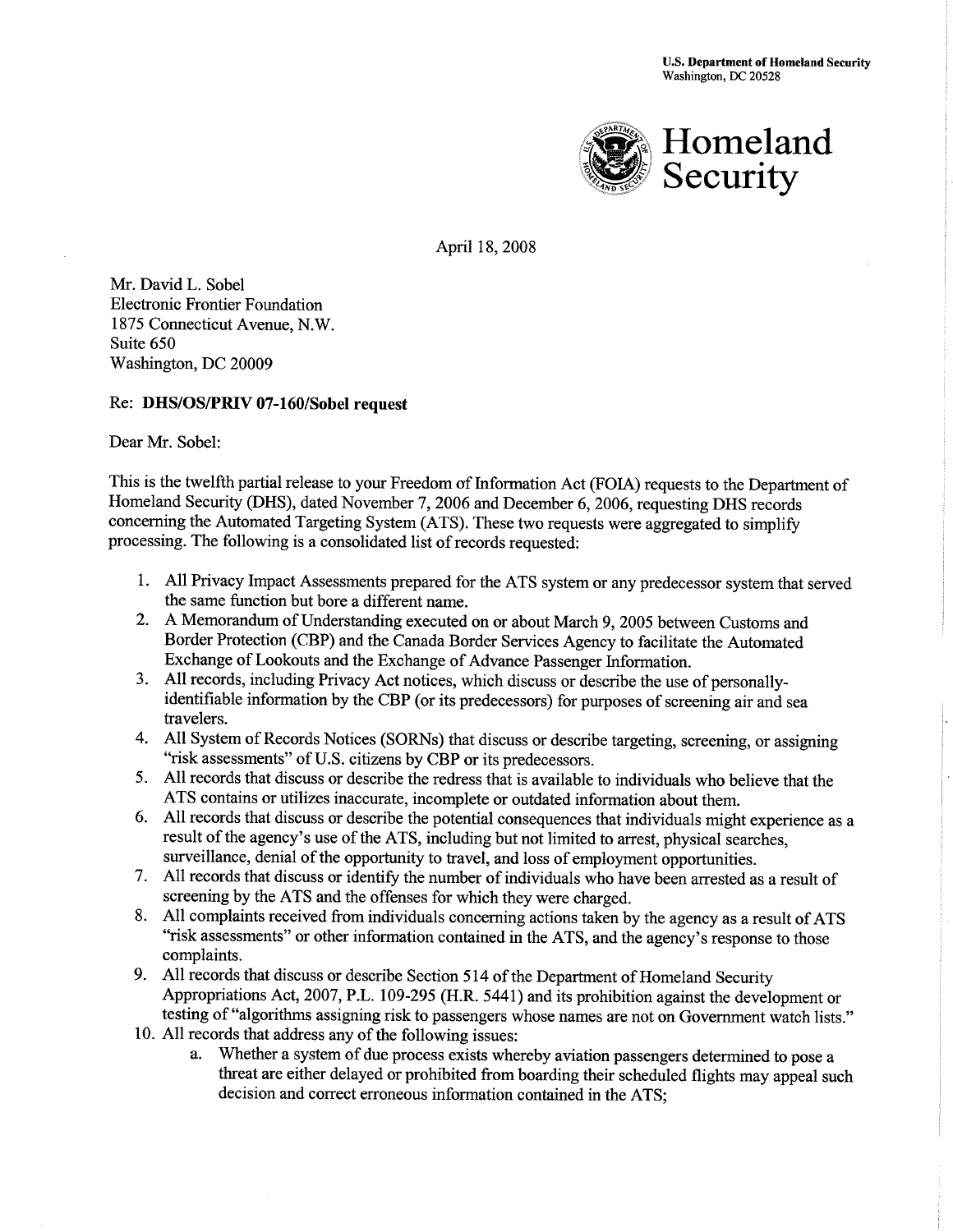- b. Whether the underlying error rate of the government and private databases that will be used in the ATS to assign a risk level to an individual will not produce a large number of false positives that will result in a significant number of individuals being treated mistakenly or security resources being diverted;
- c. Whether the agency has stress-tested and demonstrated the efficacy and accuracy of all search tools in the ATS and has demonstrated that the ATS can make an accurate predictive assessment of those individuals who may constitute a threat;
- d. Whether the Secretary of Homeland Security has established an internal oversight board to monitor the manner in which the ATS is being developed and prepared;
- e. Whether the agency has built in sufficient operational safeguards to reduce the opportunities for abuse;
- f. Whether substantial security measures are in place to protect the ATS from unauthorized access by hackers or other intruders;
- g. Whether the agency has adopted policies establishing effective oversight of the use and operation of the system;
- h. Whether there are no specific privacy concerns with the technological architecture of the system;
- i. Whether the agency has, pursuant to the requirements of section  $44903(i)(2)(A)$  of Title 49, United States Code, modified the ATS with respect to intrastate transportation to accommodate states with unique air transportation needs and passengers who might
- j. Whether appropriate life-cycle estimates, expenditure and program plans exist.

A search directed to CBP has produced an additional 143 pages of records responsive to your request. We have determined that 33 pages are releasable to you in full or with certain information withheld pursuant to Exemptions 1, 2 (low) and (high), 5, 6 and 7 of the FOIA, and 110 pages are withheld in their entirety pursuant to Exemptions 2 (high), 5, 6 and 7E of the FOIA.

Enclosed are 33pages of releasable information. The withheld information, consists of names or initials, deliberative material, legal opinions, law enforcement information, and homeland security information. I am withholding this information pursuant to Exemptions 2, 5, 6, and 7E of the FOIA, 5 U.S.C. §§ 552 (b)(1),  $(b)(2)$ ,  $(b)(5)$ ,  $(b)(6)$ , and  $(b)(7)(E)$ .

Also enclosed are 17 blank sheets with several numbers that represent withheld documents. Each number corresponds to a page of withheld information and has the appropriate exemptions that apply to that document. In this instance, there are 110 pages of withheld information that comprise 17 documents.

Exemption 2(low) exempts from disclosure records that are related to intemal matters of a relatively trivial nature, such as internal administrative tracking. Exemption 2(high) protects information disclosure of which would risk the circumvention of a statute or agency regulation. Included within such information may be operating rules, guidelines, manuals of procedures for examiners or adjudicators, and homeland security information.

Exemption 5 protects from disclosure those inter- or intra-agency documents that are normally privileged in the civil discovery context. The deliberative process privilege protects the integrity of the deliberative or decision-making processes within the agency by exempting from mandatory disclosure opinions, conclusions, and recommendations included within inter-agency or intra-agency memoranda or letters. The release of this internal information would discourage the expression of candid opinions and inhibit the free and frank exchange of information among agency personnel. The attorney-client privilege protects confidential communications between an attorney and his client relating to a legal matter for which the client has sought professional advice. It applies to facts divulged by a client to his attorney, and encompasses any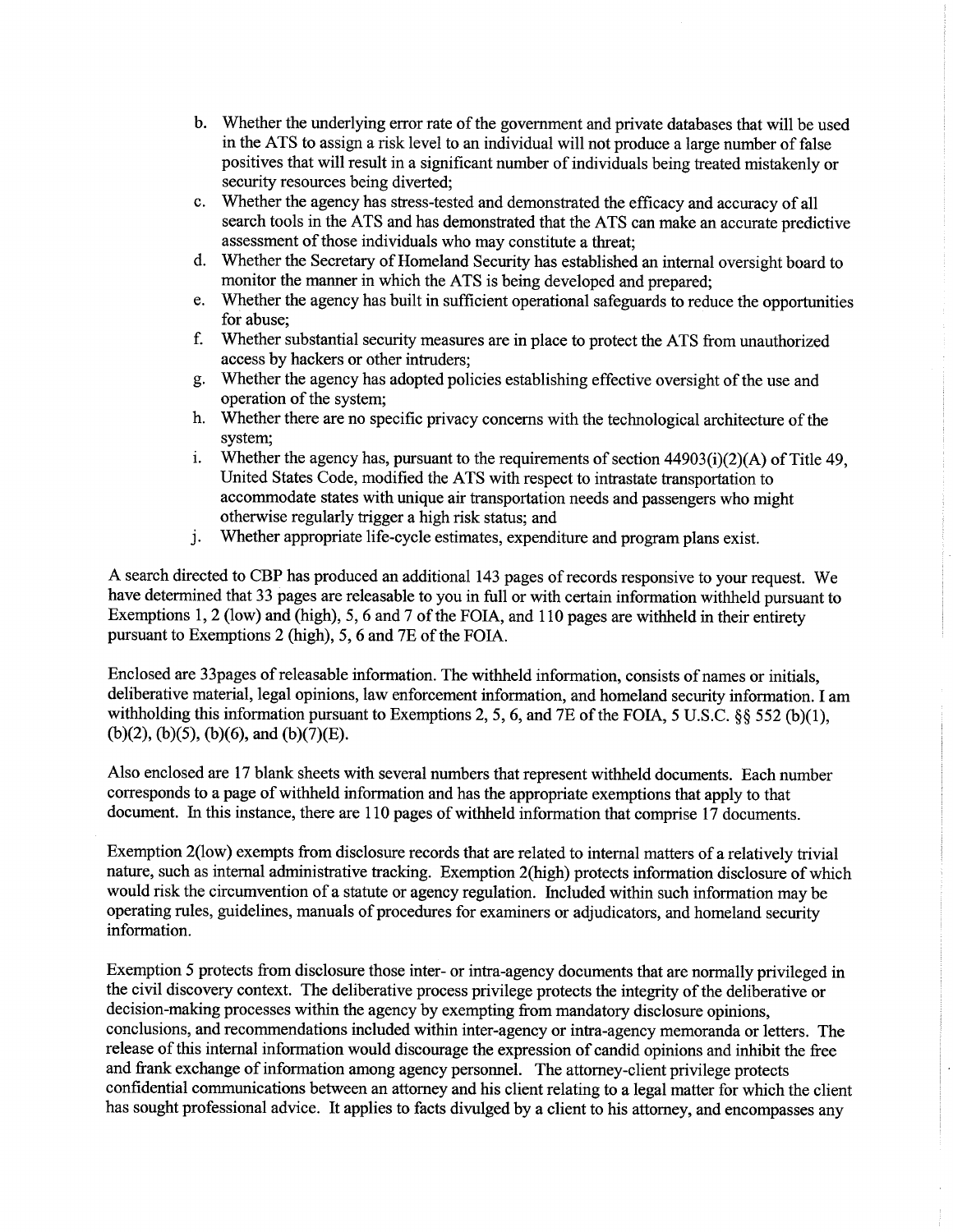opinions given by an attorney to his client based upon, and thus reflecting, those facts, as well as communications between attorneys that reflect client-supplied information.

Exemption 6 exempts from disclosure records the release of which would cause a clearly unwarranted invasion of personal privacy.

Exemption 7E protects records compiled for law enforcement purposes, the release of which would disclose techniques and/or procedures for law enforcement investigations or prosecutions, or would disclose guidelines for law enforcement investigations or prosecutions if such disclosure could reasonably be expected to risk circumvention of the law.

As stated in the February 1, 2008 Status Report for the litigation which encompasses this FOIA request, we are continuing to process your request with regard to documents located at the following CBP Offices: Office of Field Operations, National Targeting and Security; Office of the Chief Counsel; and Office of Information Technology. If you have any questions regarding this matter, please refer to DHS/OS/PRIV 07-160/Sobel request. This office can be reached at 866-431-0486. Thank you for your patience as we proceed with your request.

Sincerely, Vania V. Lockett

Associate Director, Disclosure & **ROJA** Operations

Enclosures: 50 pages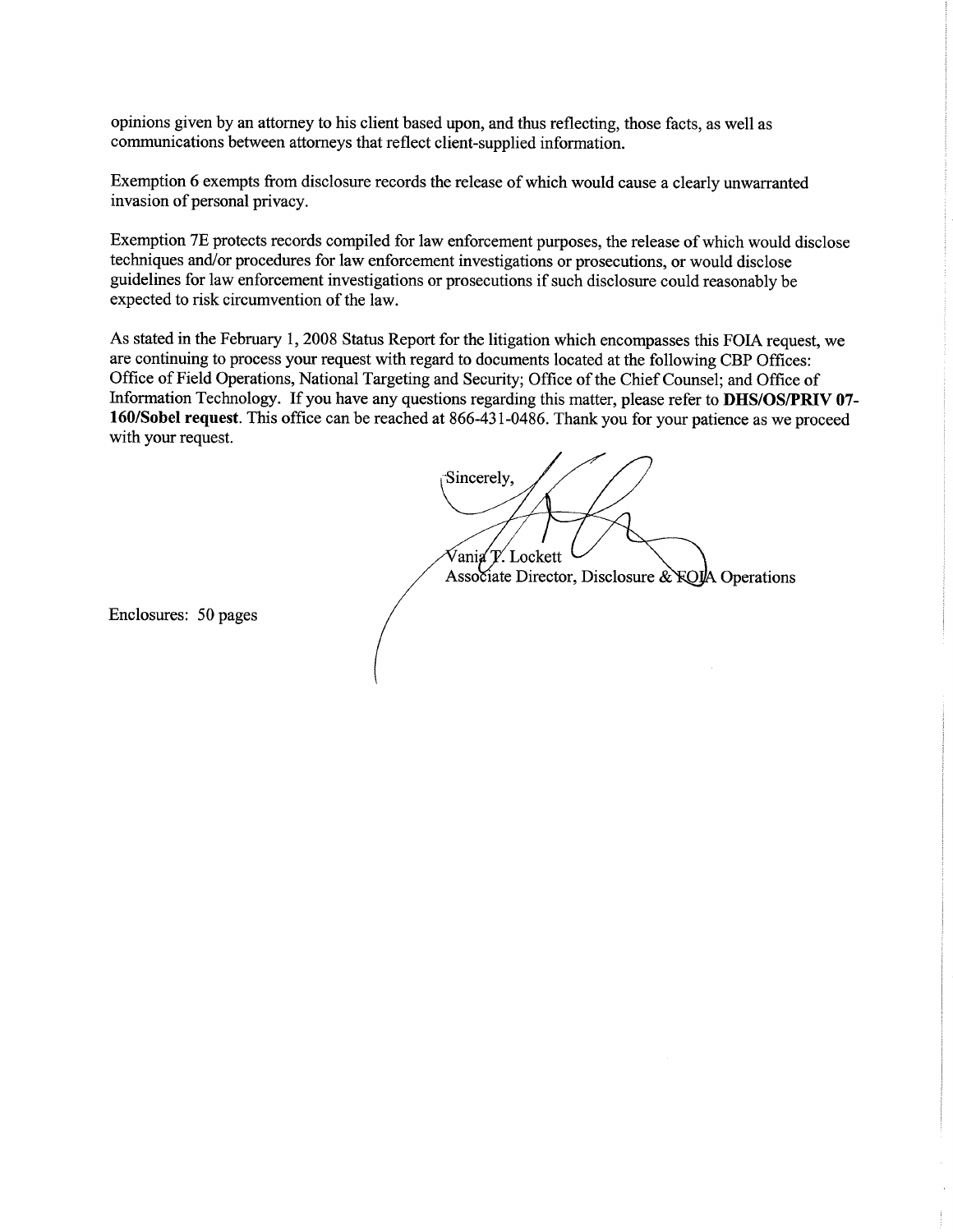This communication, along with any attachments, is covered by federal and state law governing electronic communications and may contain confidential and legally privileged information. If the reader of this message is not the intended recipiant, you are hereby notified that any dissemination, distribution, use or copying of this message is strictly prohibited. If you received this in error, please reply immediately to the sender and delete the message. Thank you.

From: Low (b)(2), (b)(6) Sent: Saturday, September 16, 2006 10:04 AM  $To: (b)(6)$ Scardaville, Michael  $Cc: (D)(6)$ Subject: Fw: Privacy Act matrix



Page 40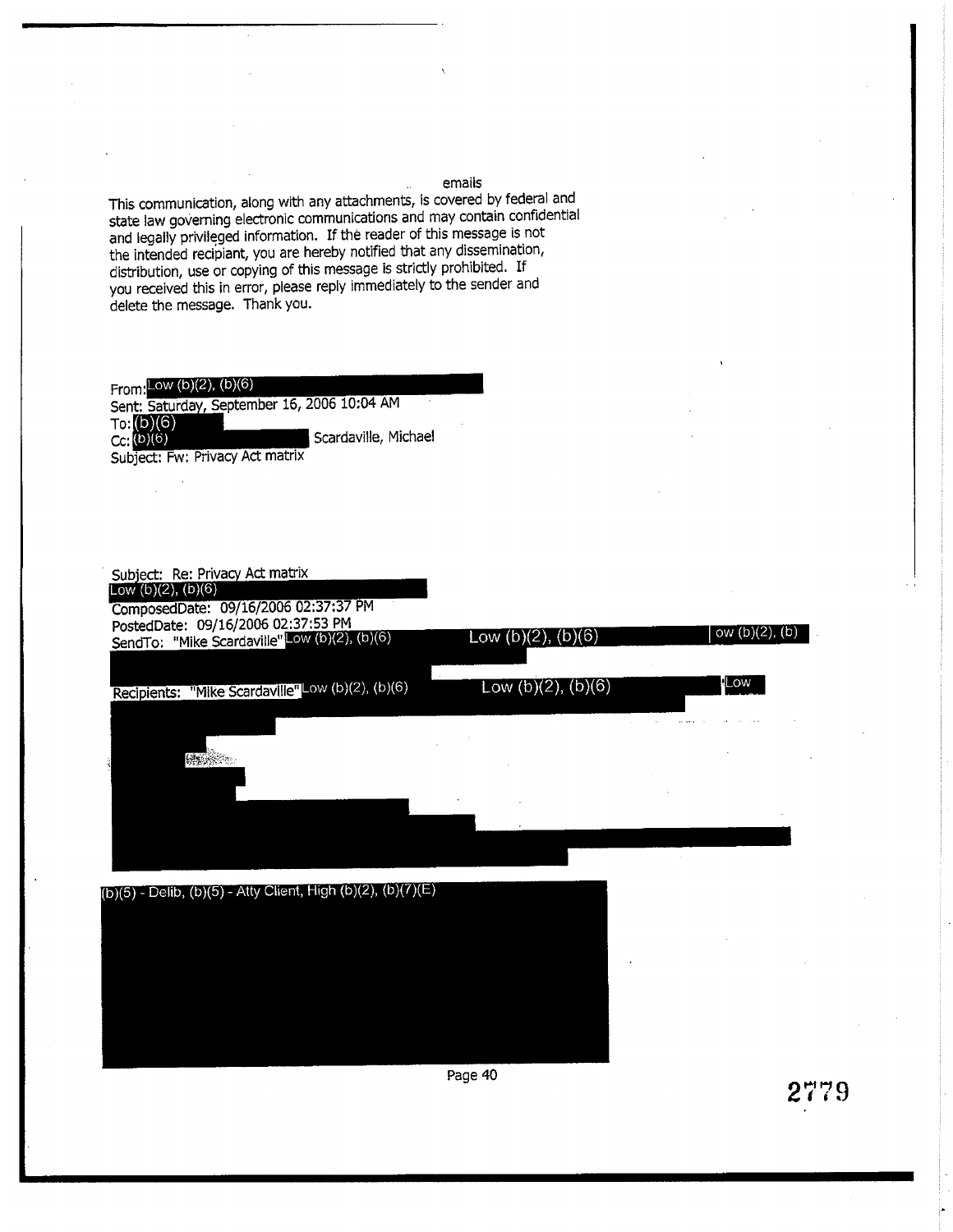emails  $(b)(6)$ ,  $(b)(5)$  - Delib,  $(b)(5)$  - Atty Client,  $(b)(7)(E)$ 

----- Original Message -----From: "Scardaville, Michael" - 0w (b)(2), (b)(6)<br>Sent: 09/16/2006 02:16 PM<br>To: LOW (b)(2), (b)(6)  $\pm$ Low (b)(2), (b)(6) "Scardaville, Michael"Low (b)(2), (b)(6) Subject: RE: Privacy Act matrix

A few more thoughts in the attached.

Also, Stewart just came by my cube and looked over qulckly and has <sup>a</sup> couple of requests for this document'

(b)(5) - Delib & Attorney client  $(b)(5)$  - Delib  $(b)(5)$  - Delib (b)(6) is going to take a first crack at this document.

Also, looking forward (but not for this weekend) we need to consider<br>(b)(5) - Delib

Page 41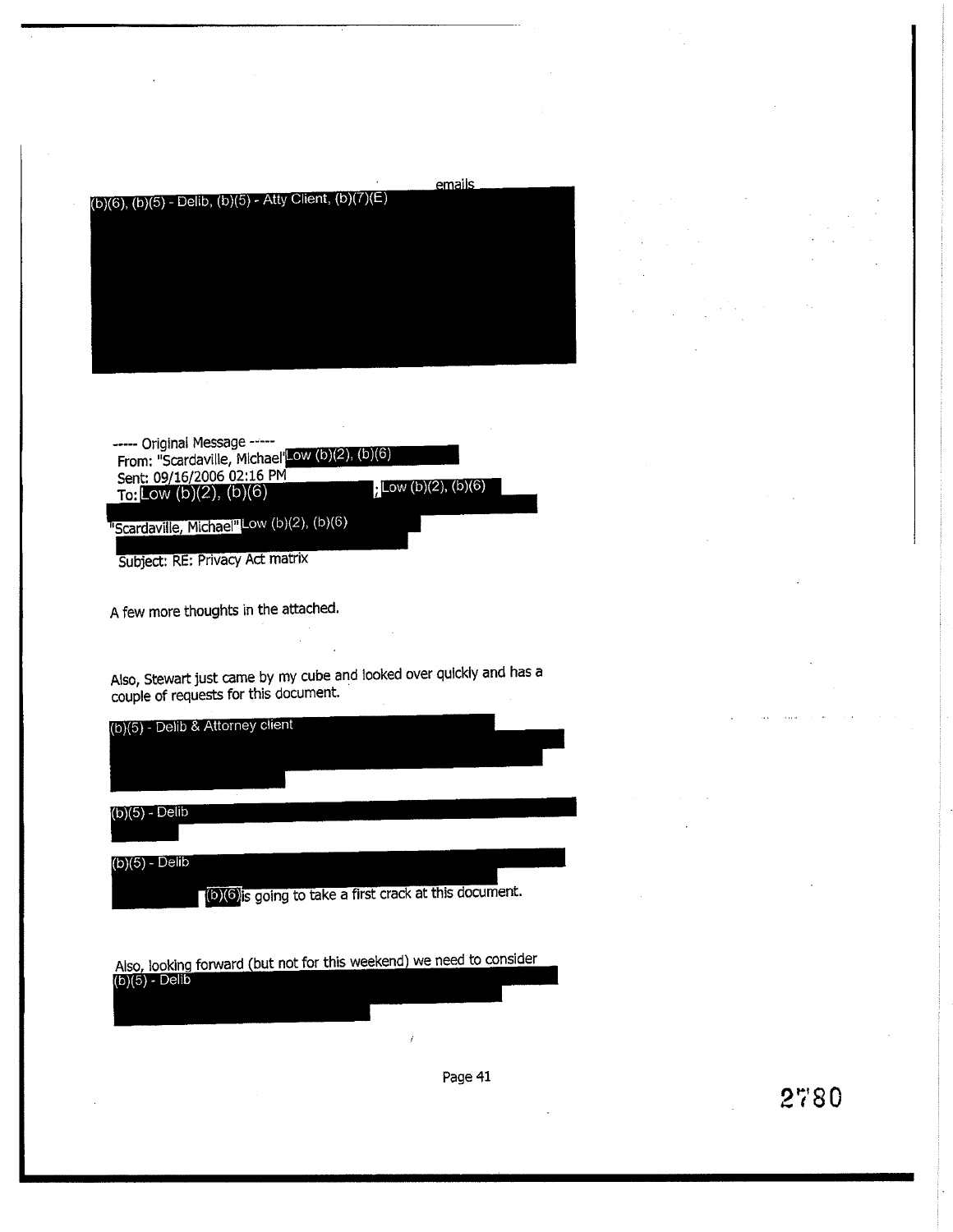# Mike

# Low  $(b)(2)$ ,  $(b)(6)$

From Low  $(b)(2)$ ,  $(b)(6)$ Sent: Saturday, September 16, 2006 12:48 PM ; Scardaville, Michael To: (b) (6)  $Cc: (b)(6)$ Subject: RE: Privacy Act matrix

Attached is the revised version. It incorporates nearly all of OGC/CBP changes and added one section on retention. Please review and revise as needed without open ended questions. Thanks. Also attaching background SORN and new draft SORN and PIA that covers PNR. Call with any questions.

Home cell is Low  $(b)(2)$ ,  $(b)(6)$ 

#### $(b)(6)$

Director of International Privacy Programs

DHS, Privacy Office

#### Low (b)(2), (b)(6)

Email: Low  $(b)(2)$ ,  $(b)(6)$ 

This communication, along with any attachments, is covered by federal and state law governing electronic communications and may contain confidential and legally privileged information. If the reader of this message is not the intended recipiant, you are hereby notified that any dissemination, distribution, use or copying of this message is strictly prohibited. If you received this in error, please reply immediately to the sender and delete the message. Thank you.

Page 42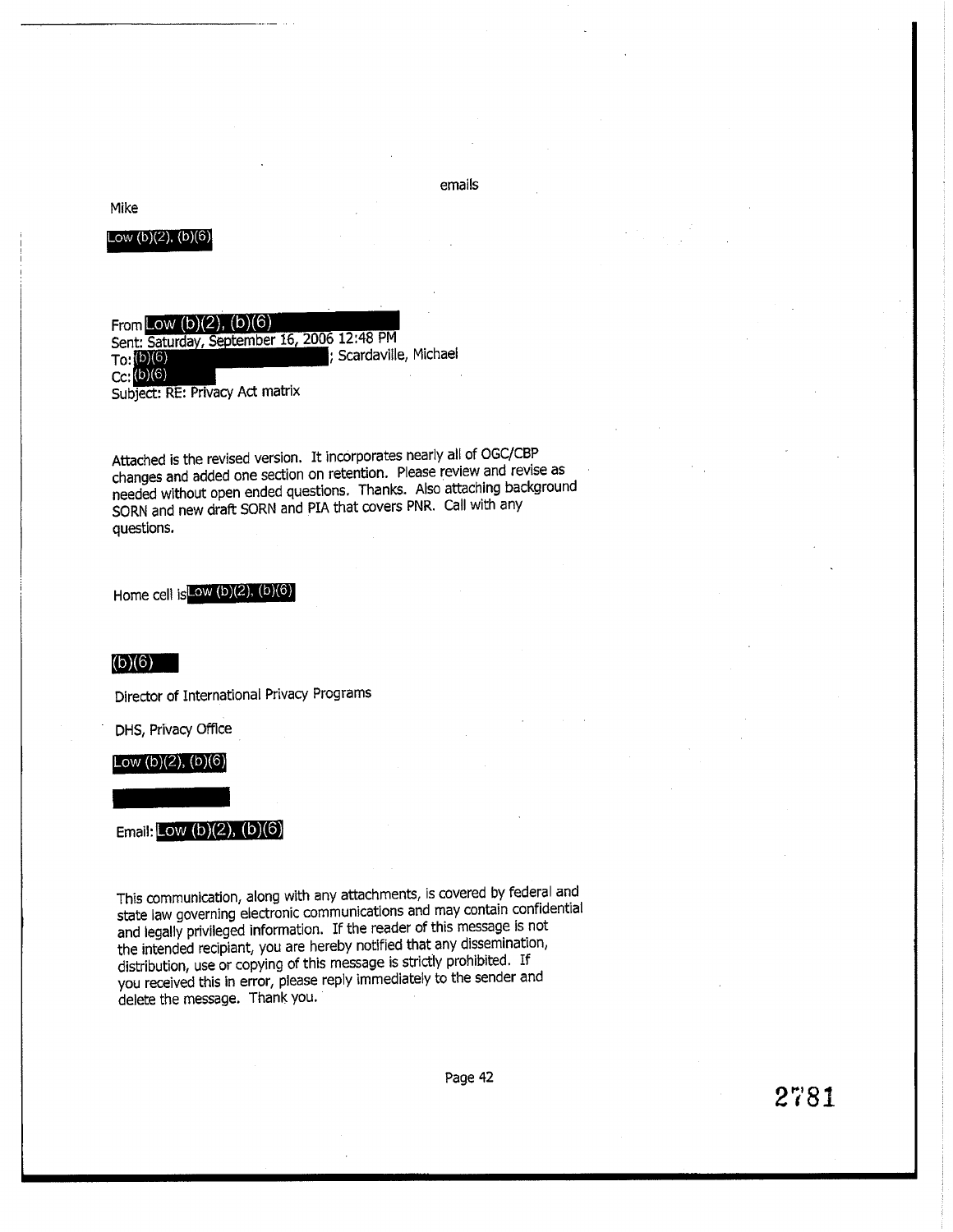|                                             | emails |
|---------------------------------------------|--------|
| From: Low $(b)(2)$ , $(b)(6)$               |        |
| Sent: Saturday, September 16, 2006 10:04 AM |        |
| Tor(6)(6)                                   |        |
| Scardaville, Michael<br>$Cc$ (b)(6)         |        |
| Subject: Fw: Privacy Act matrix             |        |



Page 43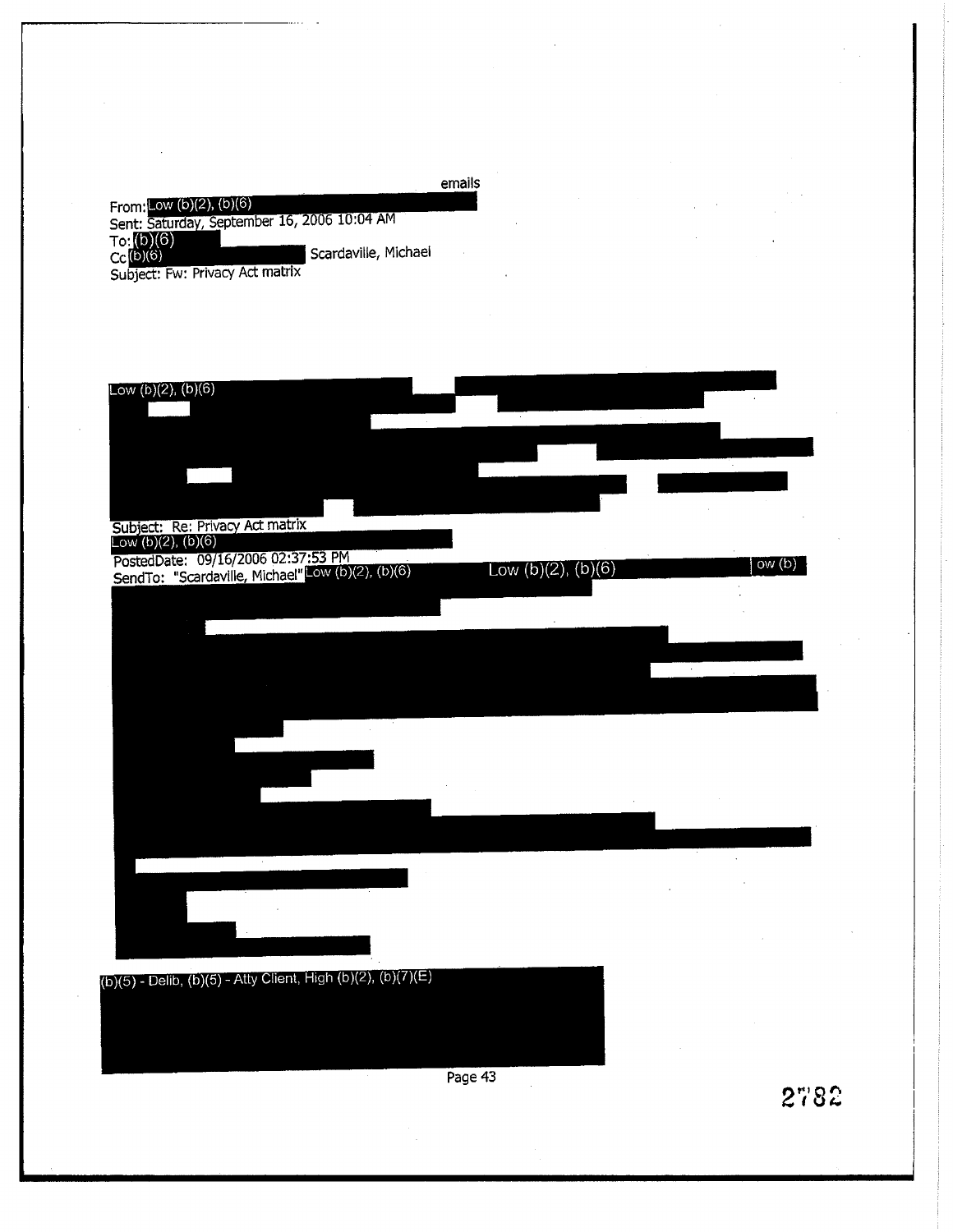# $(b)(6)$

Director of InternationalPrivacy Programs

DHS, Privacy Office

Low  $(b)(2)$ ,  $(b)(6)$ 

Email: Low (b)(2), (b)(6)<sub>V</sub>

This communication, along with any attachments, is covered by federal and state law governing electronic communications and maycontain confidential and legally privileged information. If the reader of this message is not the intended recipiant, you are hereby notified that anydissemination, distribution, use or copying of this message is strictlyprohibited. If you received this in error, please reply immediately tothe sender and delete the message. Thank you.

From: Low  $(b)(2)$ ,  $(b)(6)$ Sent: Saturday, September 16, 200610:04 AM To:  $(b)(6)$ <br>Cc:  $(b)(6)$ Scardaville, Michael Subject: Fw: Privacy Act matrix

Low  $(b)(2)$ ,  $(b)(6)$ 

Page 138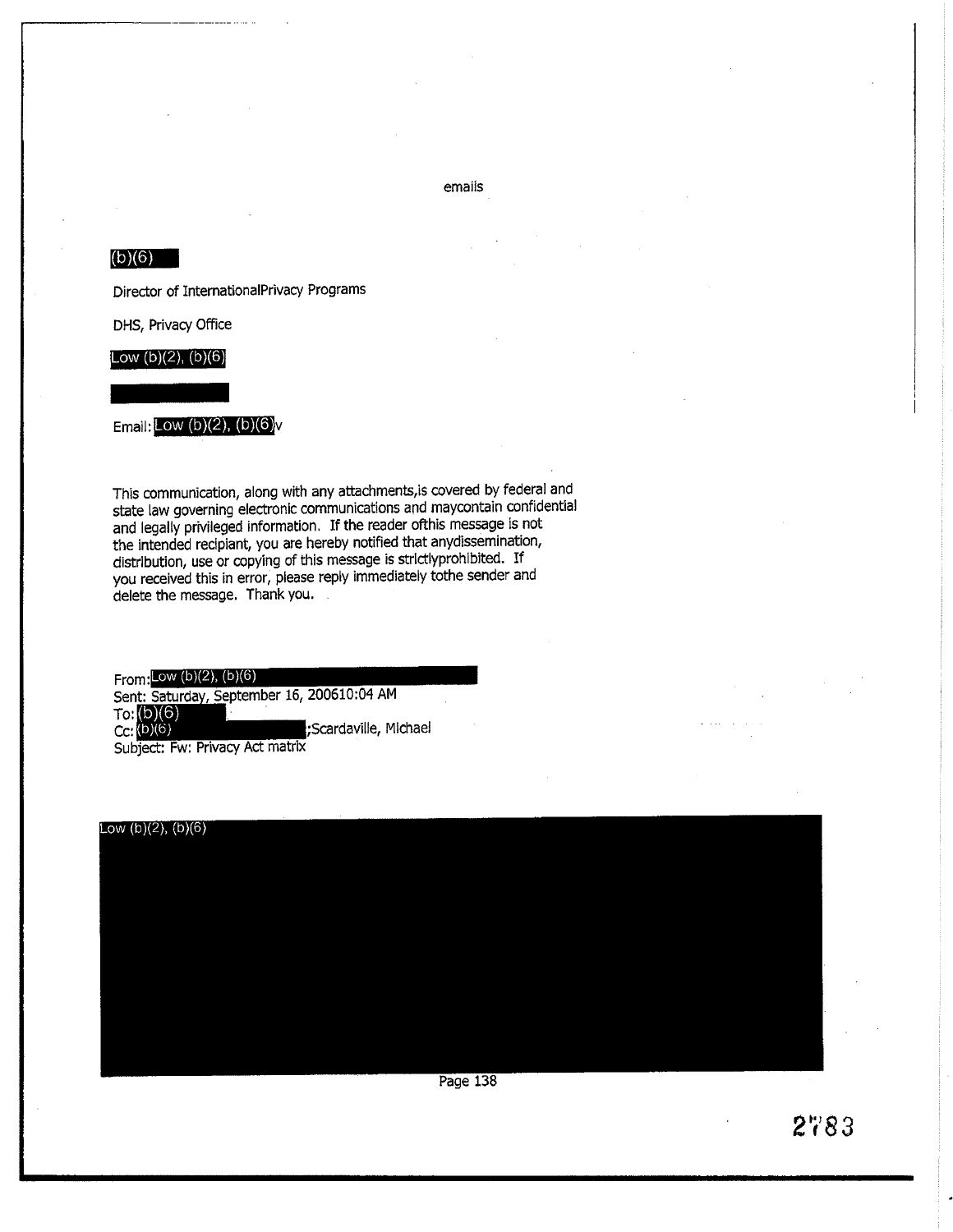| Low $(b)(2)$ , $(b)(6)$              |                                                                                                                                                                                 | emails                                                                                                                                                                                                                      |                                                                                          |  |  |
|--------------------------------------|---------------------------------------------------------------------------------------------------------------------------------------------------------------------------------|-----------------------------------------------------------------------------------------------------------------------------------------------------------------------------------------------------------------------------|------------------------------------------------------------------------------------------|--|--|
|                                      |                                                                                                                                                                                 |                                                                                                                                                                                                                             |                                                                                          |  |  |
|                                      |                                                                                                                                                                                 |                                                                                                                                                                                                                             |                                                                                          |  |  |
|                                      |                                                                                                                                                                                 |                                                                                                                                                                                                                             |                                                                                          |  |  |
|                                      |                                                                                                                                                                                 |                                                                                                                                                                                                                             |                                                                                          |  |  |
|                                      |                                                                                                                                                                                 |                                                                                                                                                                                                                             |                                                                                          |  |  |
|                                      | DeliveredDate: 09/16/2006 04:54:33 PM                                                                                                                                           |                                                                                                                                                                                                                             |                                                                                          |  |  |
| $(b)(5)$ - Delib                     |                                                                                                                                                                                 |                                                                                                                                                                                                                             |                                                                                          |  |  |
| Mike                                 |                                                                                                                                                                                 |                                                                                                                                                                                                                             |                                                                                          |  |  |
| Low $(b)(2)$ , $(b)(6)$              |                                                                                                                                                                                 |                                                                                                                                                                                                                             |                                                                                          |  |  |
| To: $(b)(6)$<br>Cc: $(b)(6)$         | From Low $(b)(2)$ , $(b)(6)$<br>Sent: Saturday, September 16, 2006 4:46 PM<br>; Scardaville, Michael; (D) (6)<br>Subject: RE: Talkers Best Efforts now "in a manner consistent" | ; (b)(6)<br>$\label{eq:2.1} \begin{array}{l} \mathcal{A}_{\mathcal{A}} \\ \mathcal{A}_{\mathcal{A}} \end{array} \quad \mbox{and} \quad \begin{array}{l} \mathcal{A}_{\mathcal{A}} \\ \mathcal{A}_{\mathcal{A}} \end{array}$ | $\mathcal{L}(\mathcal{A})$ and $\mathcal{A}(\mathcal{A})$ and $\mathcal{A}(\mathcal{A})$ |  |  |
| Agree-can I also take out of matrix? |                                                                                                                                                                                 |                                                                                                                                                                                                                             |                                                                                          |  |  |

 $(b)(6)$ 

Page 139

 $\sim$   $\sim$ 

 $\hat{\mathbf{v}}$ 

 $\bar{z}$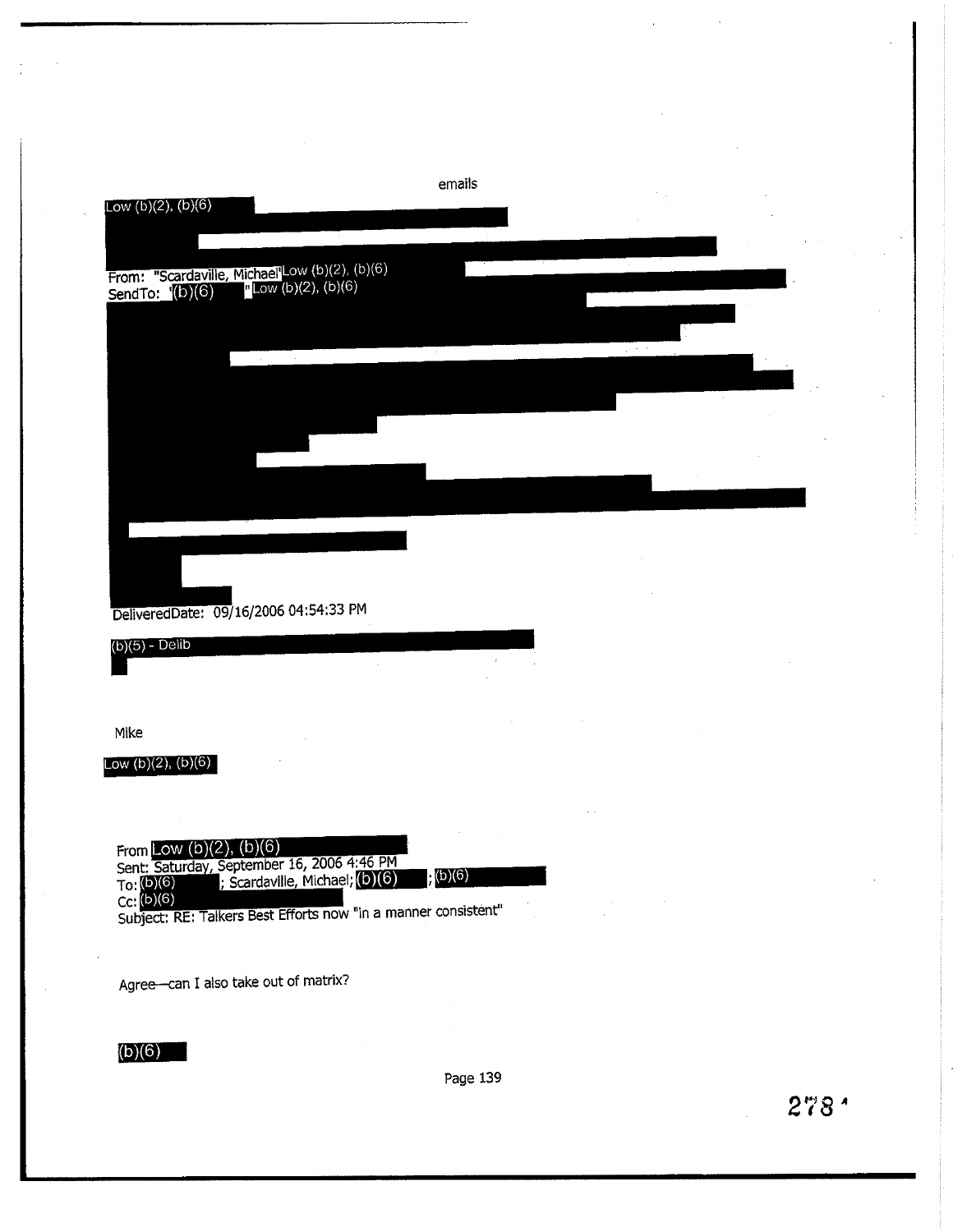# Director of International Privacy Programs

DHS, Privacy Office

# Low  $(b)(2)$ ,  $(b)(6)$

**Email:** Low  $(b)(2)$ ,  $(b)(6)$ 

This communication, along with any attachments, is covered by federal and state law governing electronic communications and may contain confidential and legally privileged information. If the reader of this message is not the intended recipiant, you are hereby notified that any dissemination, distribution, use or copying of this message is strictly prohibited. If you received this in error, please reply immediately to the sender and delete the message. Thank you.

From: Low  $(b)(2)$ ,  $(b)(6)$ Sent: Saturday, September 16, 2006 4:43 PM  $(b)(6)$ ; Scardaville, Michael; (b) (6) To: (b)(6)  $Cc: (b)(6)$ 

Subject: RE: Talkers Best Efforts now "in a manner consistent"

 $(b)(5)$  - Delib,  $(b)(5)$  - Atty Client,  $(b)(6)$ 

 $(b)(6)$ 

Senior Counsel

Department of Homeland Security

Office of the General Counsel

Low (b)(2) Washington, D.C. 20528

# Low  $(b)(2)$ ,  $(b)(6)$

Page 140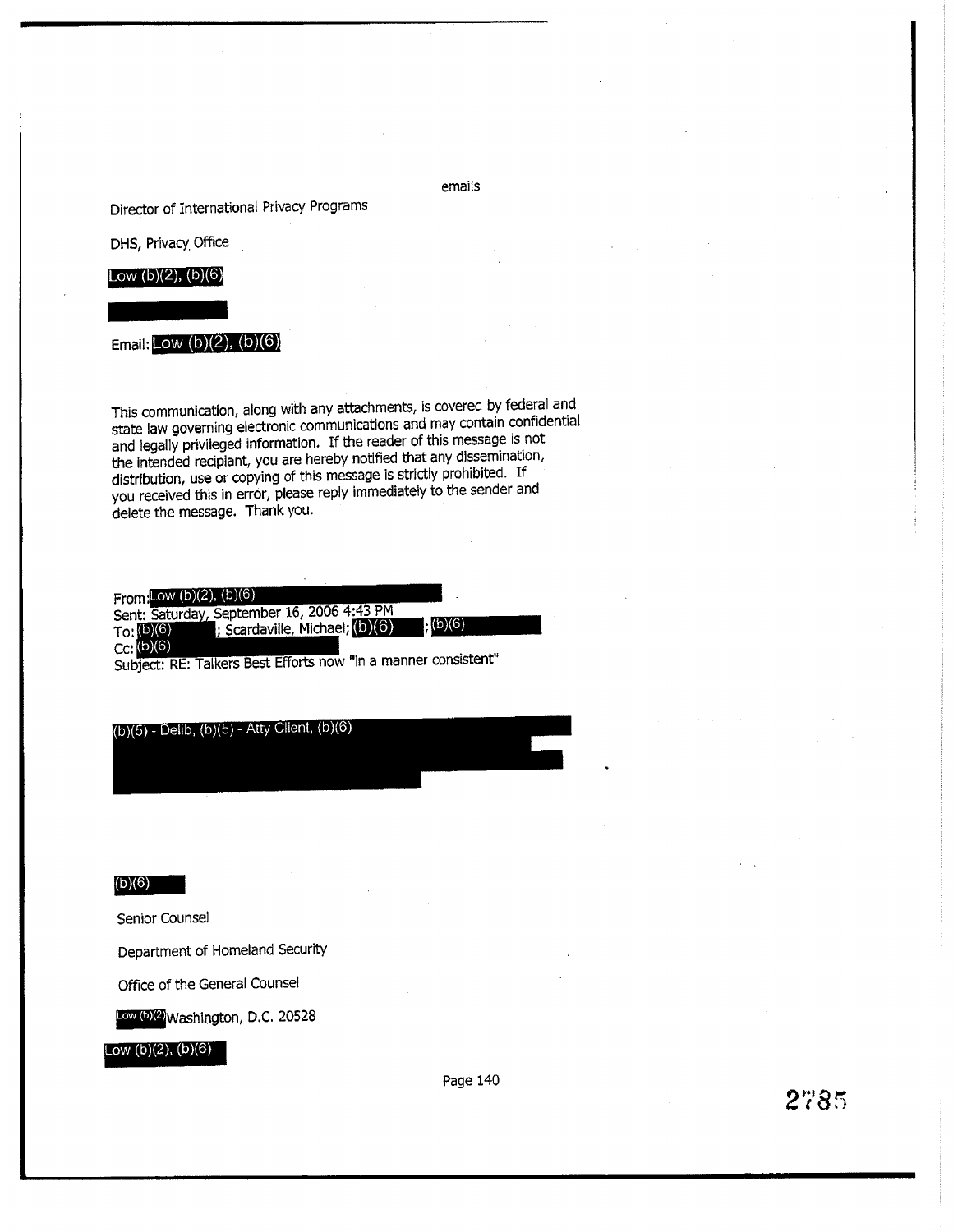#### Low (b)(2), (b)(6)

emails

This communication, along with any attachments, is covered by federal and state law governing electronic communications and may contain confidential and legally privileged information. If the reader of this message is not the intended recipient, you are hereby notified that any dissemination, distribution, use or copying of this message is strictly prohibited. If you have received this in error, please reply immediately to the sender and delete the message. Thank you.

| From Low $(b)(2)$ , $(b)(6)$                          |  |
|-------------------------------------------------------|--|
| Sent: Saturday, September 16, 2006 4:37 PM            |  |
| , (b)(6)<br>(2)(6)<br>To: Scardaville, Michael; (DIG) |  |
| Cc; (b)(6)                                            |  |
| www.communication.com                                 |  |

Subject: RE: Talkers Best Efforts now "in a manner consistent"

Mostly fiddles.

#### (b)(6)

Senior Counsel

Department of Homeland Security

Office of the General Counsel

Low (b) 2 Washington, D.C. 20528

Low  $(b)(2)$ ,  $(b)(6)$ 

This communication, along with any attachments, is covered by federal and state law governing electronic communications and may contain confidential and legally privileged information. If the reader of this message is not the intended recipient, you are hereby notified that any dissemination, distribution, use or copying of this message is strictly prohibited. if you have received this in error, please reply immediately to the sender and delete the message. Thank you.

Page 141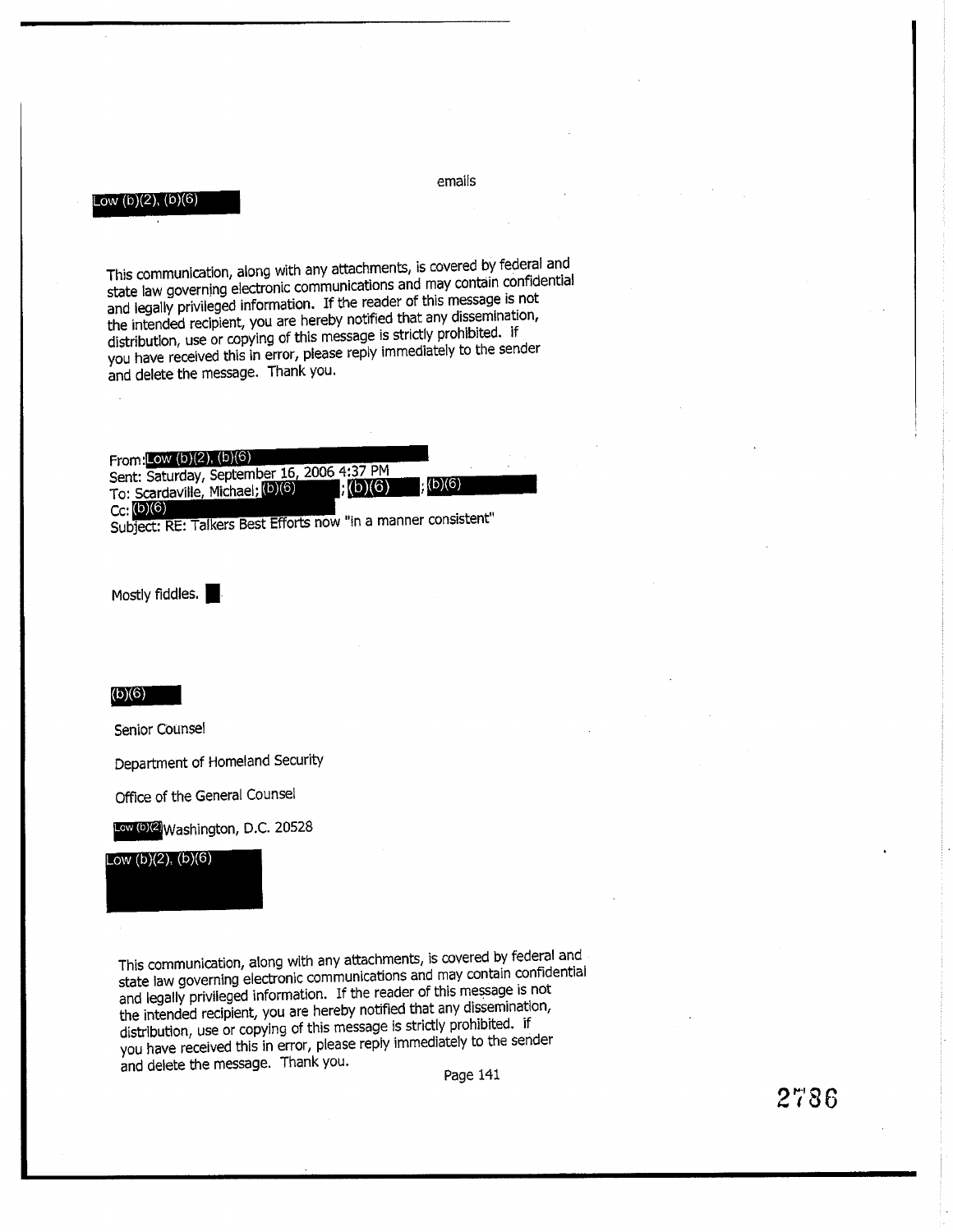From:Low (b)(2), (b)(6) Sent: Saturday, September 16, 2006 4:29 PM<br>To: (0)(6) : (0)(6) : (0)(6) : (0)(6) ; Scardaville, Michael

Subject: RE: Talkers Best Efforts now "in a manner consistent"

I'm still working on mine. Don't worry.

Mike

#### Low  $(b)(2)$ ,  $(b)(6)$

From: Low  $(b)(2)$ ,  $(b)(6)$ Sent: Saturday, September 16, 2006 4:28 PM  $(5)(6)$ ; Scardaville, Michael To:  $(b)(6)$ <br>Cc:  $(b)(6)$ Subject: RE: Talkers Best Efforts now "in a manner consistent"

Two more seconds pls?

# $(b)(6)$

Senior Counsel

Department of Homeland Security

Office of the General Counsel

Low (b)(2) Washington, D.C. 20528

Low (b) $(2)$ ,  $(b)(6)$ 

Page 142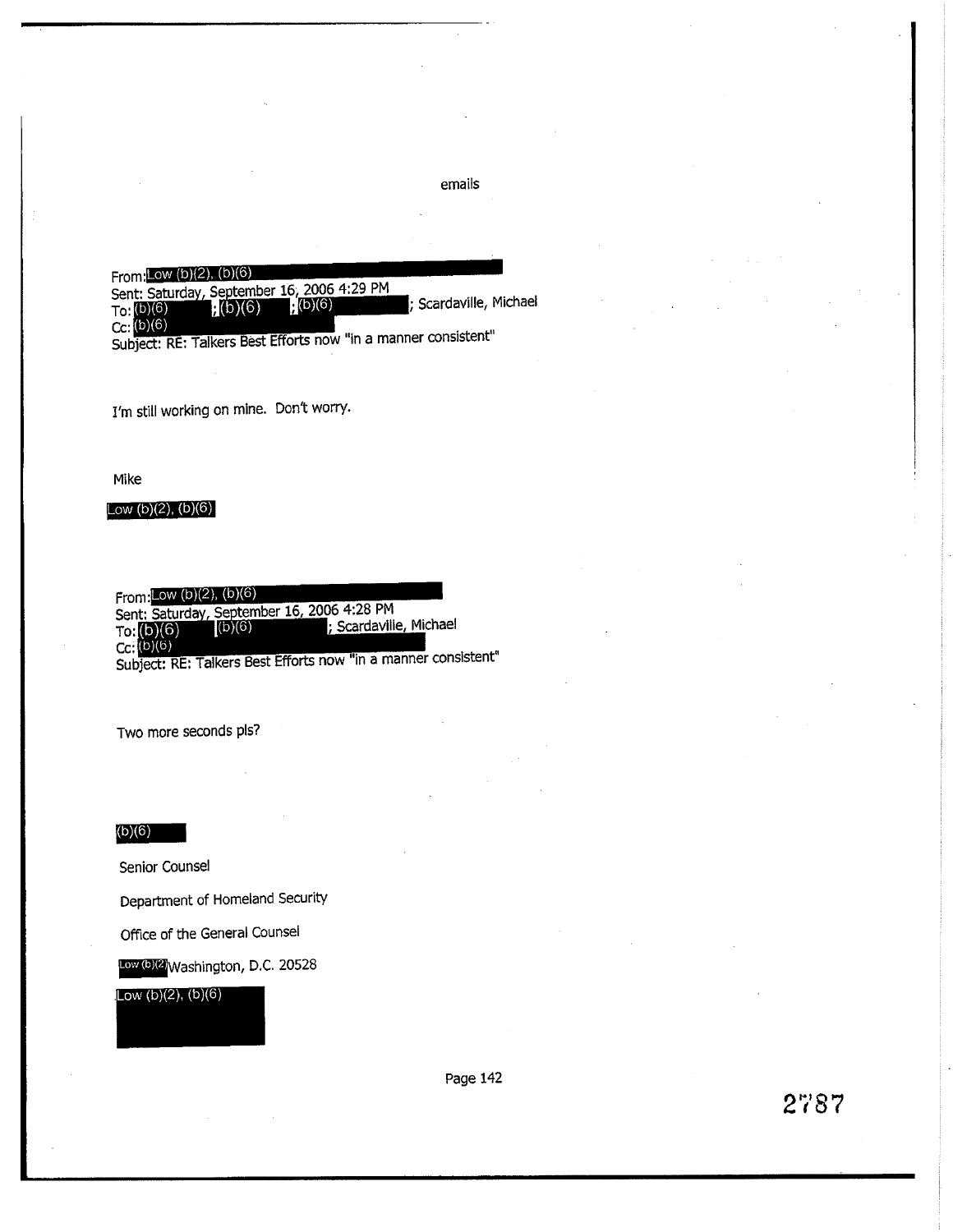This communication, along with any attachments, is covered by federal and state law governing electronic communications and may contain confidential and legally privileged information. If the reader of this message is not the intended recipient, you are hereby notified that any dissemination, distribution, use or copying of this message is strictly prohibited. if you have received this in error, please reply immediately to the sender and delete the message. Thank you.

From:  $Low (b)(2)$ ,  $(b)(6)$ Sent: Saturday, September 16, 2006 4:27 PM Scardaville, Michael  $f_1(b)(6)$  $To: (b)(6)$  $(b)(6)$  $cc: (b)(6)$ 

Subject: RE: Talkers Best Efforts now "in a manner consistent"

Mike,

Can you run with (b) (6) edits? I'm fine with them. (b)(5) - Delib

. Don't feel strongly about this sentence and it can come out if you want. Turning to version 3 of the matrix.

# $(b)(6)$

Director of International Privacy Programs

DHS, Privacy Office

Low  $(b)(2)$ ,  $(b)(6)$ 

**Email:** Low  $(b)(2)$ ,  $(b)(6)$ 

This communication, along with any attachments, is covered by federal and state law governing electronic communications and may contain confidential and legally privileged information. If the reader of this message is not the intended reciplant, you are hereby notified that any dissemination, distribution, use or copying of this message is strictly prohibited. If you received this in error, please reply immediately to the sender and delete the message. Thank you.

Page 143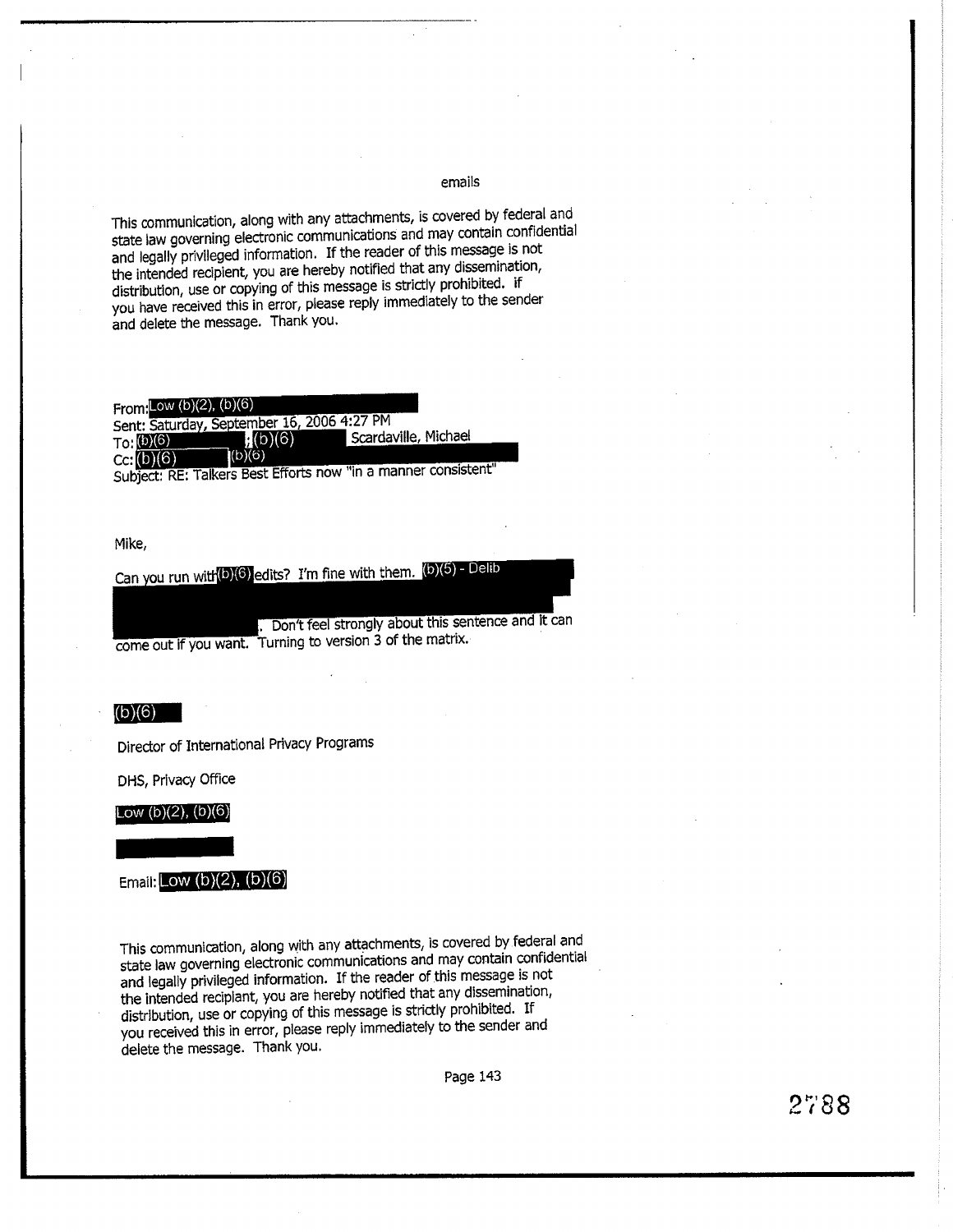From Low  $(b)(2)$ ,  $(b)(6)$ Sent:  $To: (b)(6)$  $(b)(6)$ Cc: Scardaville, Michael; (b) (6)  $(b)(6)$ 

Subject: Re: Talkers Best Efforts now "in a manner consistent"

Thanks (b) (6) here are my comments. (b) (6)

 $(b)(6)$ 

Office of Chief Counsel U.S. Customs and Border Protection  $Low (b)(2), (b)(6)$ 

This document, and any attachment(s) hereto, may contain confidential and/o r sensitive attorney-client privileged, attorney work-product, and/or U. S. Government information, and is not for release, review, retransmission, dissemination or use by anyone other than the intended recipient. Please c onsult with the CBP Office of Chief Counsel before disclosing any informati on contained in this e-mail.

Low  $(b)(2)$ ,  $(b)(6)$ 

wrote: -----

emails

To: "Scardaville, Michael" Low (b)(2), (b)(6) [Low (b)(2), (b)(6) Low  $(b)(2)$ ,  $(b)(6)$ 

From Low  $(b)(2)$ ,  $(b)(6)$ Date: 09/16/2006 03:47PM cc: Low  $(b)(2)$ ,  $(b)(6)$ 

Subject: Talkers Best Efforts now "in a manner consistent"

Mike, and all

Attached is a first draft of Talkers (muchof it based on the matrix with legalese removed). It could be more talkerfriendly, but I?II leave it to Policy to massage.

Page 144

Low  $(b)(2)$ ,  $(b)(6)$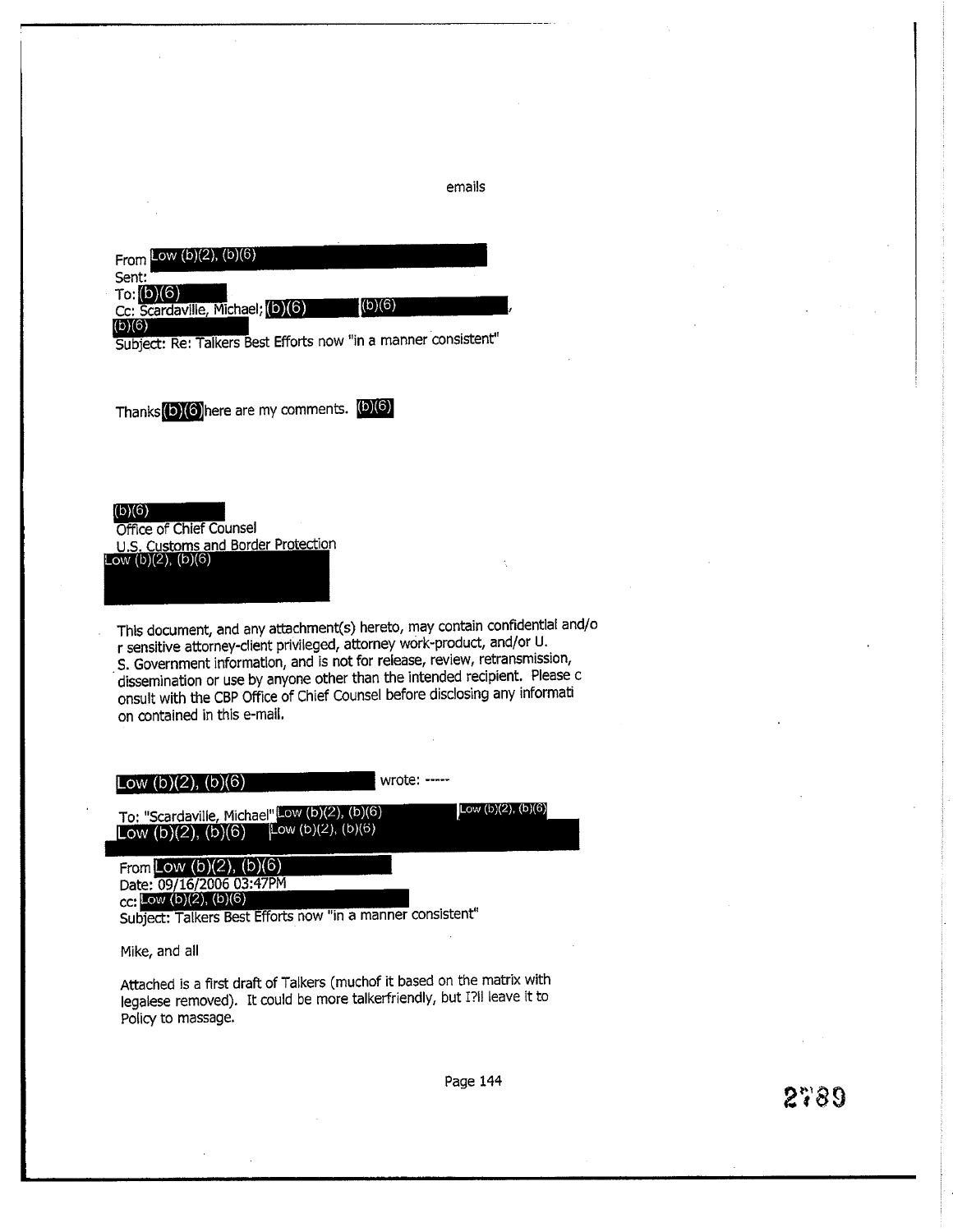emails On matrix, I will incorporate Mike and D) (6) latest comments and send out shortly.

# $(b)(6)$

Director of InternationalPrivacy ProgramsDHS, Privacy Office

#### Low (b)(2), (b)(6)

Email: Low (b)(2),  $(b)(6)$ 

This communication, along with any attachments, is covered by federal and state law governing electronic communications and maycontain confidential and legally privileged information. If the reader of this message is not the intended recipiant, you are hereby notified that anydissemination, distribution, use or copying of this message is strictlyprohibited. If you received this in error, please reply immediately to the sender and delete the message. Thank you.

From: Scardaville, Michael Low (b)(2), (b)(6) Sent: Saturday, September 16, 20062:17 PM ; Scardaville, Michael  $(b)(6)$ To:  $(b)(6)$  $Cc: (b)(6)$ 

Subject: RE: Privacy Act matrix

A few more thoughts in the attached.

Also, Stewart just came by my cube and looked over quickly and has a couple of requests for this document.

| (b)(5) - Delib & Attorney client |          |  |
|----------------------------------|----------|--|
|                                  |          |  |
| $(b)(5)$ - Delib                 |          |  |
| (b)(5) - Delib                   |          |  |
|                                  | Page 145 |  |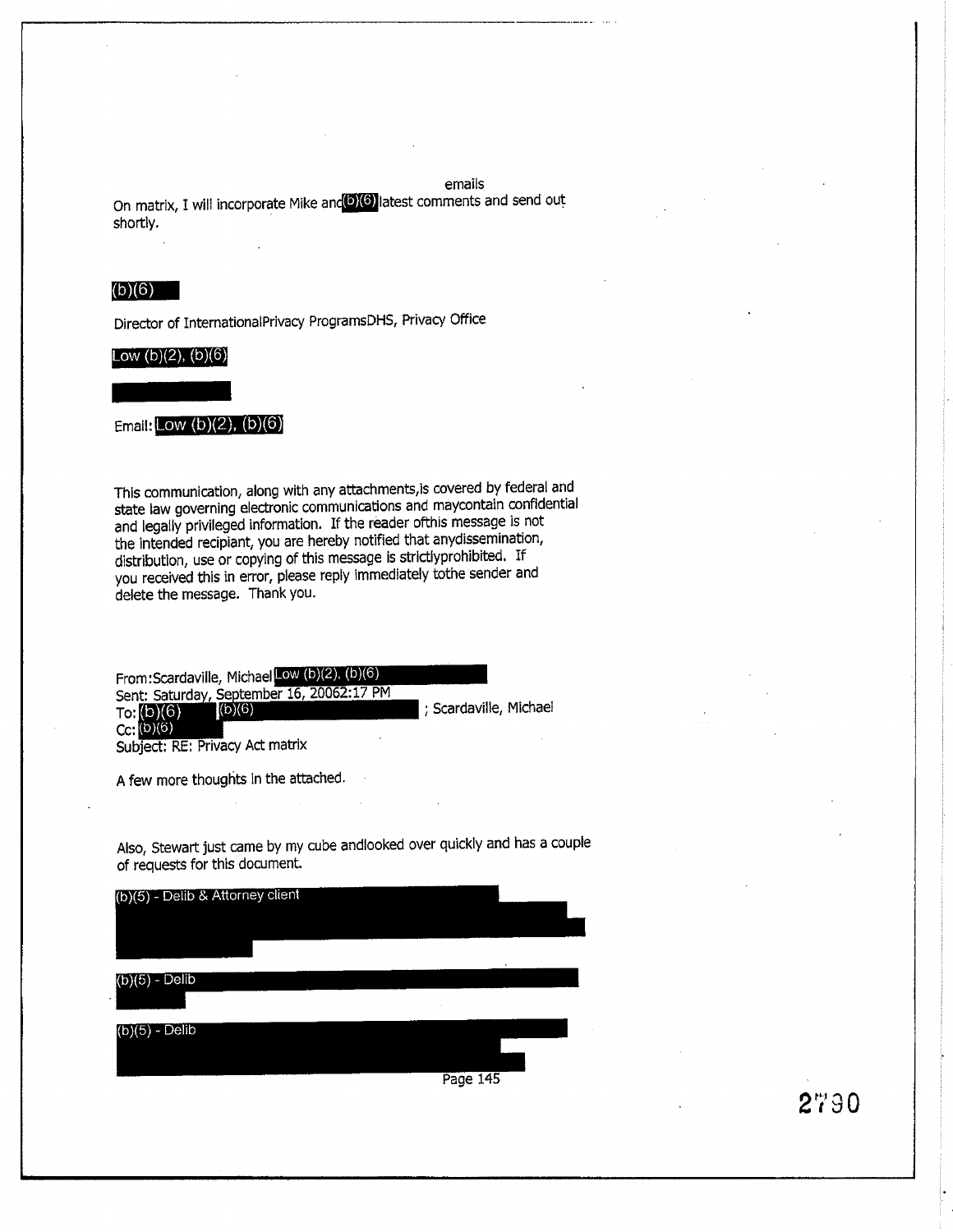Also, looking forward (but not for thisweekend) we need to consider  $(b)(5) - \overline{Delib}$ 

Mike

Low  $(b)(2)$ ,  $(b)(6)$ 

Low  $(b)(2)$ ,  $(b)(6)$ 

Sent: Saturday, September 16, 200612:48 PM ;Scardaville, Michael  $To: (D)(6)$  $Cc(0)(6)$ Subject: RE: Privacy Act matrix

Attached is the revised version. Itincorporates nearly all of OGC/CBP changes and added one section on retention. Please review and revise as needed without open ended questions. Thanks. Also attaching background SORN and new draft SORN and PIAthat covers PNR. Call with any questions.

Home cell is  $L^{\text{OW (b)(2), (b)(6)}}$ 

 $(b)(6)$ 

Director of InternationalPrivacy Programs

DHS, Privacy Office

Low  $(b)(2)$ ,  $(b)(6)$ 

Email: Low  $(b)(2)$ ,  $(b)(6)$ 

This communication, along with any attachments, is covered by federal and state law governing electronic communications and maycontain confidential and legally privileged information. If the reader of this message is not the intended recipiant, you are hereby notified that anydissemination, Page 146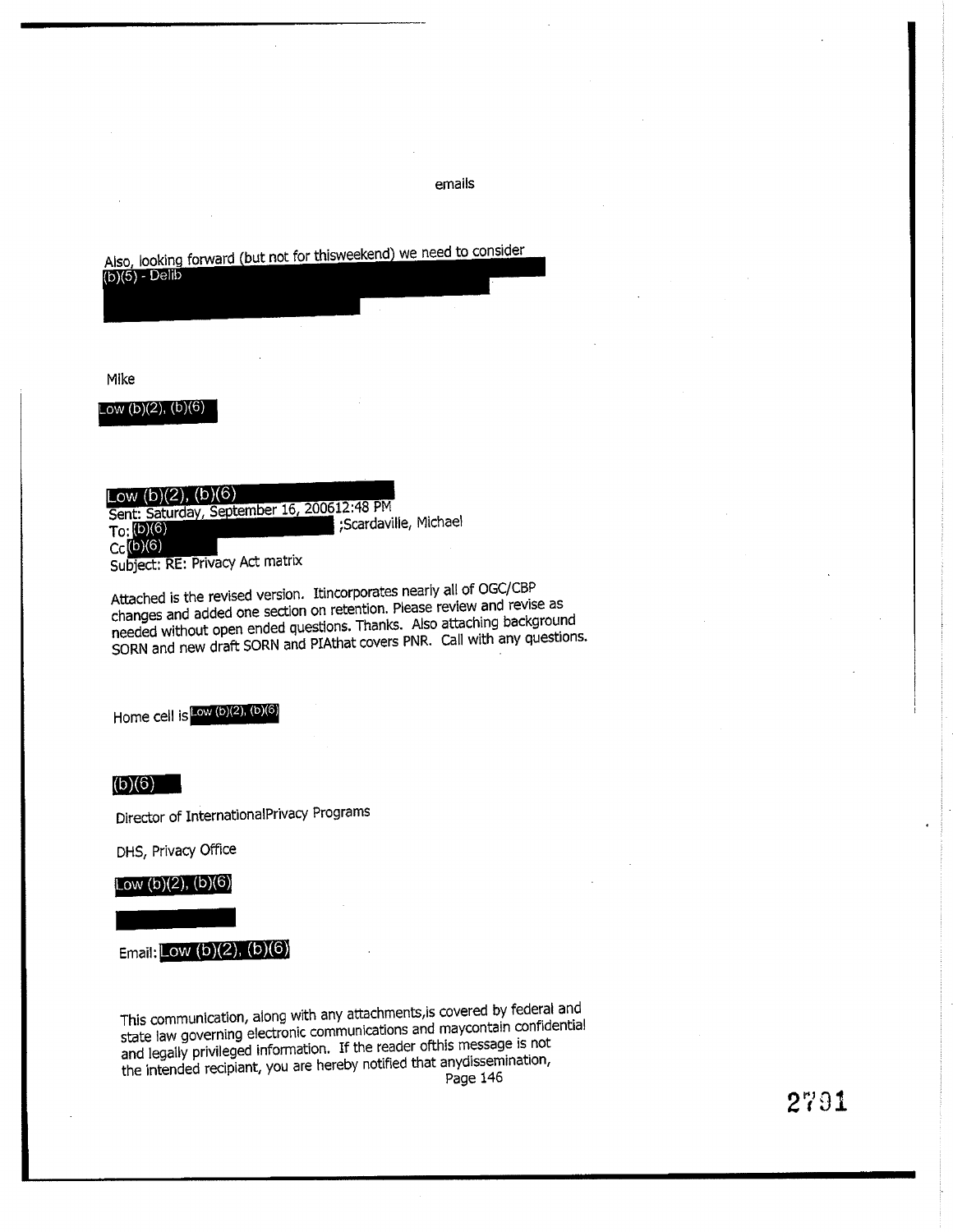

 $(B)(6)$ 

We need to start terminating rights to all of the ATS modules if the user has not signed into the system within the last 90 days. We only need to terminate access to the system that has not been logged into by the user. This would be for all ATS systems and for all users. Here is an example of what I'm referring to.

|        | last login  |
|--------|-------------|
| ATS-AT | 20 day ago  |
| ATS-N  | 1 day ago   |
| ATS-P  | 91 days ago |

In this case the P access would be removed.

If you have any questions, please call.

 $(B)(6)$ 

Office of Field Operations Border Security and Facilitation **Border Targeting and Analysis** Low  $(b)(2)$ 

a la segunda de la constitución de la constitución de la constitución de la constitución de la constitución de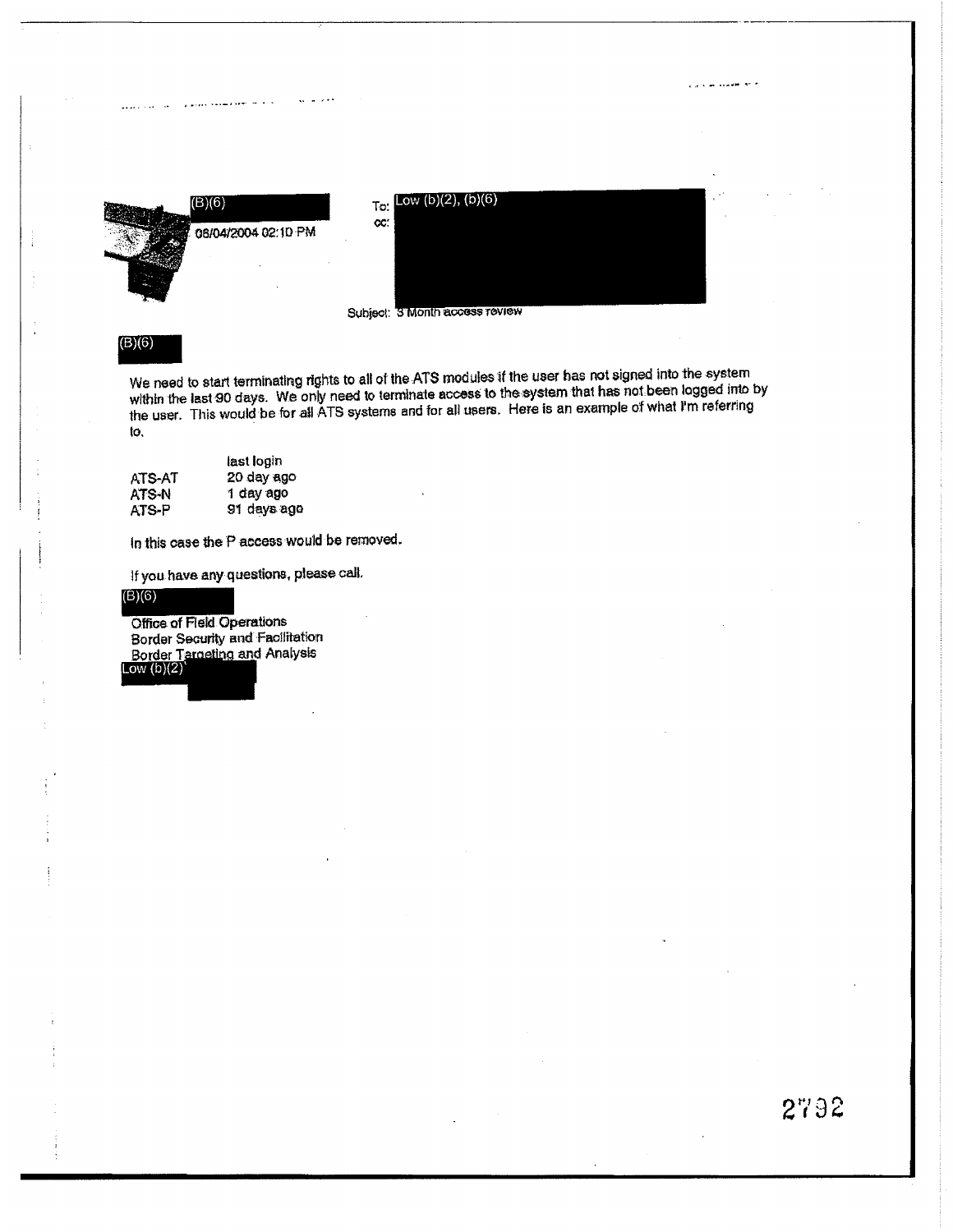

ł

2793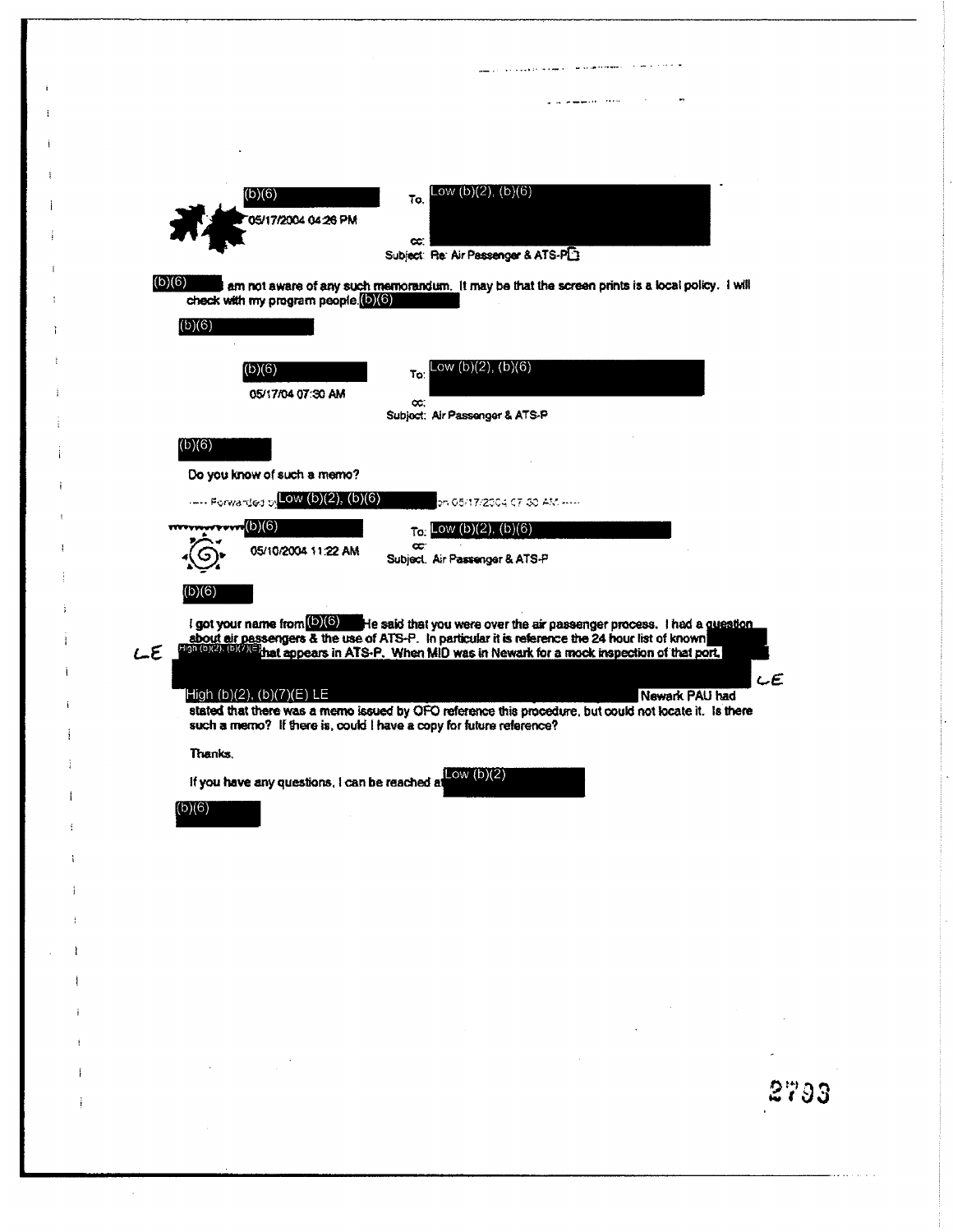|                            | 05/27/2004 08:07 AM                           | œ<br>Subject: Re: ATS Access Processing                                                                      |
|----------------------------|-----------------------------------------------|--------------------------------------------------------------------------------------------------------------|
|                            |                                               |                                                                                                              |
|                            |                                               |                                                                                                              |
|                            | Any thoughts on this?                         |                                                                                                              |
|                            | -----Forwarded by Low $(b)(2)$ , $(b)(6)$     | on 05/27/2004 08:07 AM -----                                                                                 |
|                            | Low $(b)(2)$ , $(b)(6)$                       |                                                                                                              |
|                            |                                               |                                                                                                              |
|                            | Date: 05/26/2004 03:07PM                      |                                                                                                              |
|                            |                                               |                                                                                                              |
|                            | Subject: Re: ATS Access Processing            |                                                                                                              |
|                            |                                               |                                                                                                              |
|                            |                                               | Opps forgot to note that also attached are some early discussions with ATS/system security about the current |
|                            |                                               |                                                                                                              |
|                            | Also, an issue paper that I wrote awhile back |                                                                                                              |
| process.                   |                                               |                                                                                                              |
|                            |                                               |                                                                                                              |
|                            | Low (b)(2), (b)(6)<br>– Forwarded b           | 05/26/04 03:05 PM -----                                                                                      |
|                            |                                               |                                                                                                              |
| $\mathcal{P}_{\mathbf{q}}$ | 地名阿富哥                                         | 化二氟化合金                                                                                                       |
|                            | (b)(6)                                        | Low $(b)(2)$ , $(b)(6)$                                                                                      |
|                            |                                               |                                                                                                              |
| AG.<br>ŧ.                  |                                               |                                                                                                              |
|                            | 05/26/04<br>03:05 PM                          | $\infty$<br>Subject: Re: ATS Access Processing                                                               |

 $\mu$  ,  $\mu$  ,  $\mu$  ,  $\mu$ 

 $\sim$   $\sim$ 

same way as before the merger, and the user profile has kind of expanded informally. It seems like a good time to assess.<br>(b) $(5)$  - Delib

What do you all think?

 $P.S(0)(6)$  a you're brief sojourn with Ops. I was made the point of contact for both ATS-N and ATS-AT. You still receive requests if people are in the habit of sending them to you, but the ATS Helpline is only giving out m nume to new users.

Regards.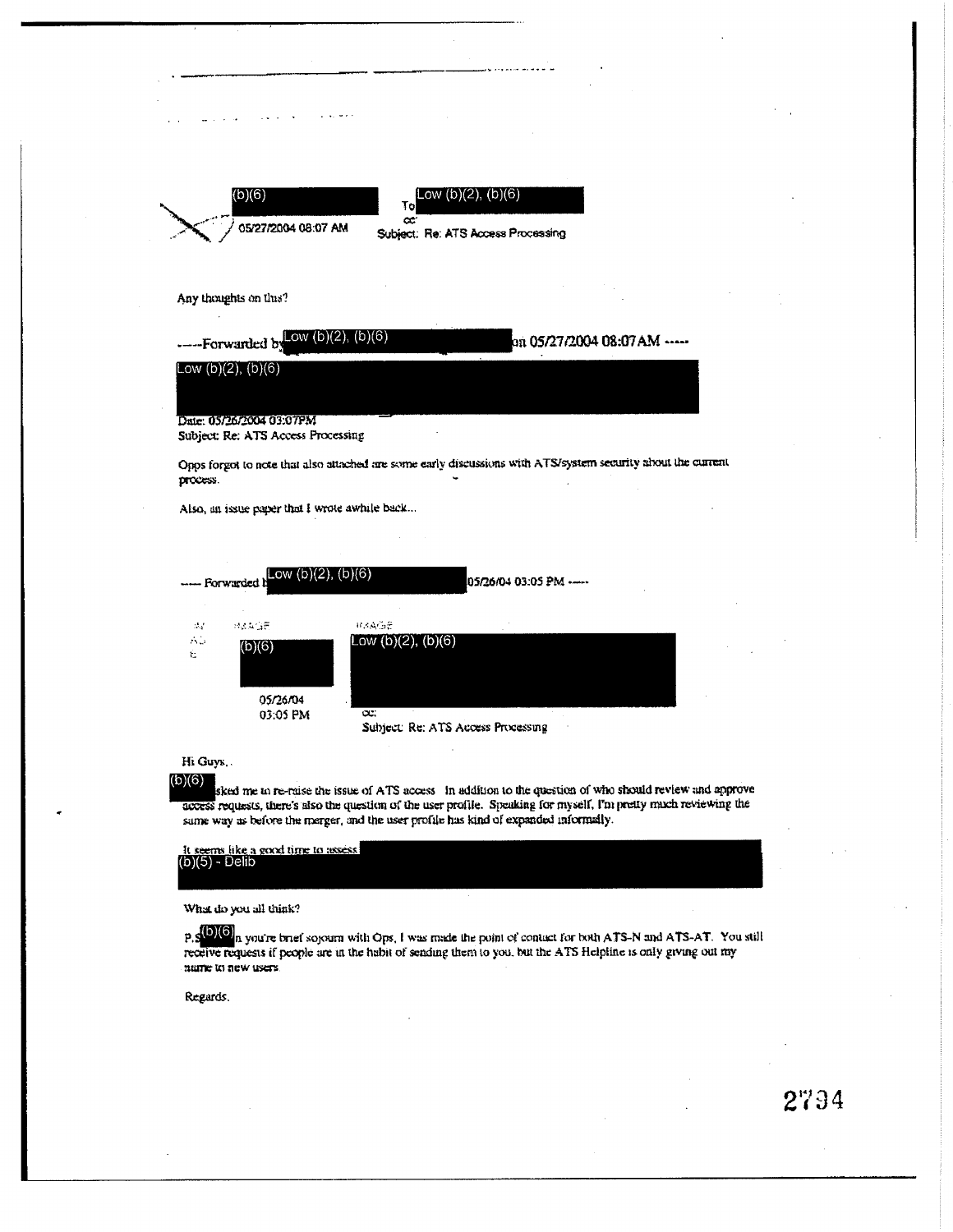| $\sim$ as<br>(b)(6)<br>Low $(b)(2)$ | Customs and Border Protection<br>Dengroment of Homeland Security |                             |                                                               |  |
|-------------------------------------|------------------------------------------------------------------|-----------------------------|---------------------------------------------------------------|--|
|                                     | Forwarded by LOW $(b)(2)$ , $(b)(6)$                             |                             | lm 05/26/04 02:50 PM -----                                    |  |
| W<br>ÀĜ<br>F                        | <b>IMAGE</b><br>(b)(6)<br>04/27/04<br>01:30 PM                   | <b>TIMAGE</b><br>To.<br>CC. | Low $(b)(2)$ , $(b)(6)$<br>Subject: Re: ATS Access Processing |  |
| (b)(6)                              |                                                                  |                             |                                                               |  |

 $\ddotsc$ 

I have to admit to not reading the following answers in great detail to date; but, I thought you would be looking for the responses sooner than later.

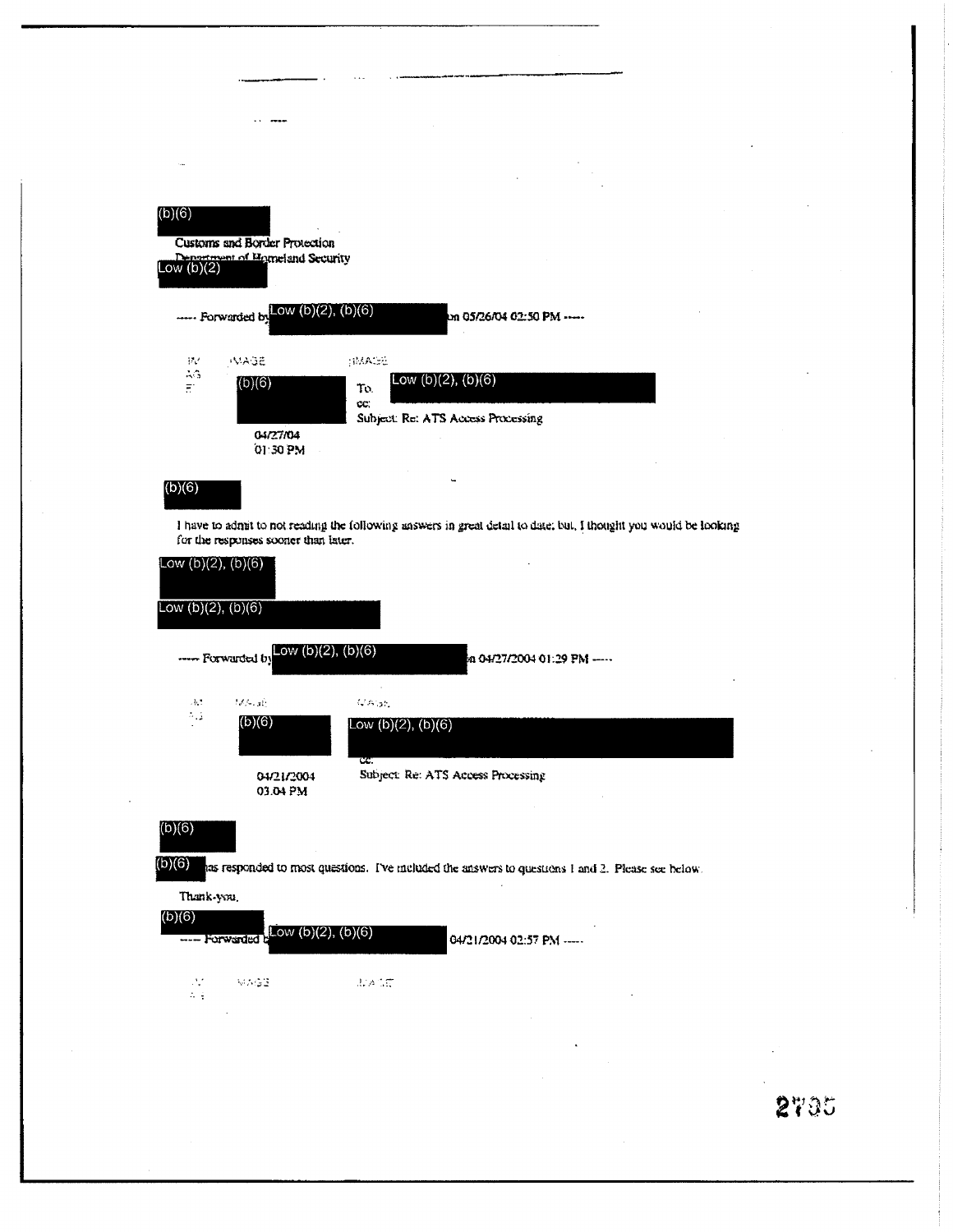

First ATS Security does not do the user requests anymore. The ATS Helpdesk does this function. Historically I can answer some of these questions.

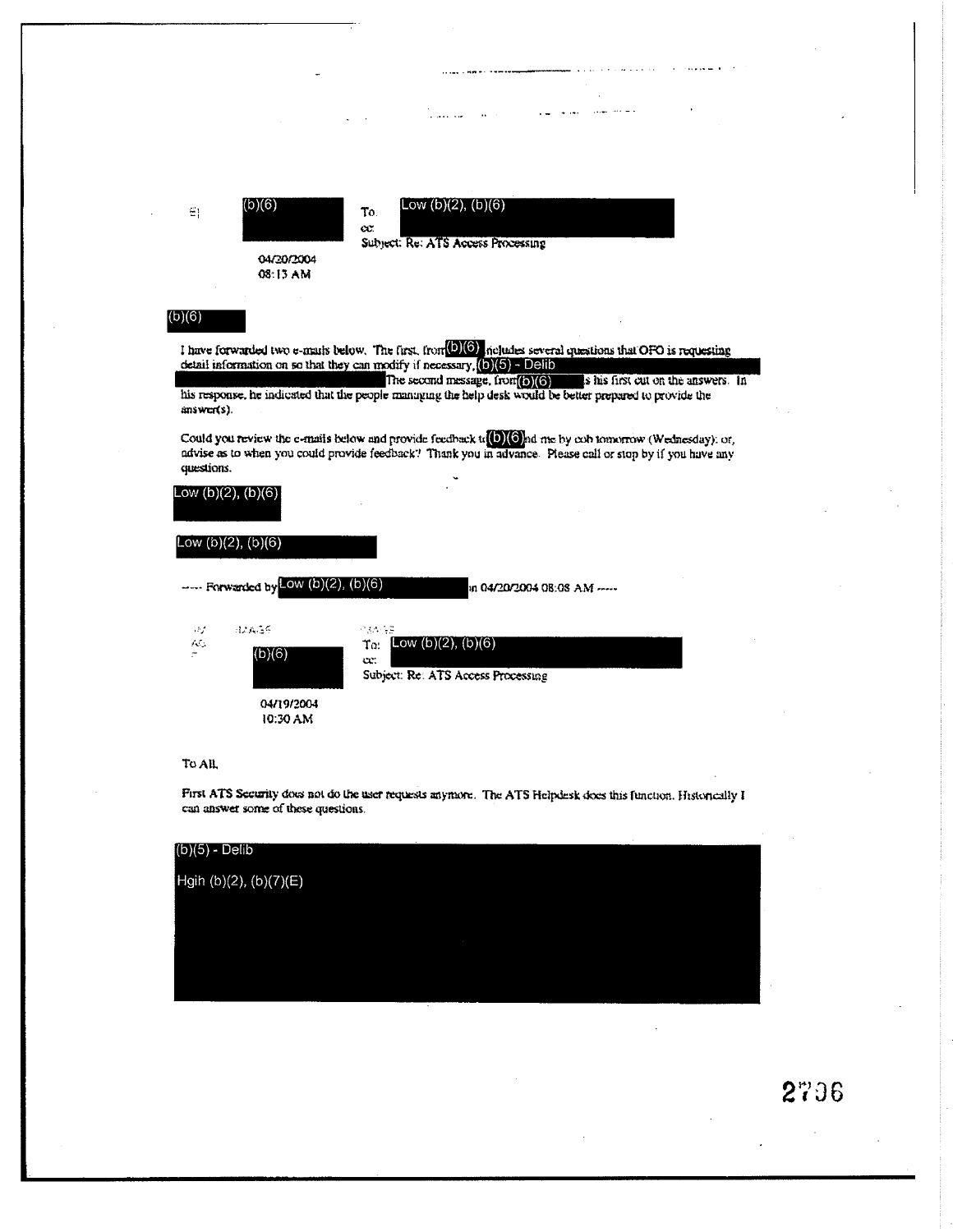$(b)(5)$  - Delib

 $\label{eq:1} \frac{1}{\sqrt{2\pi}}\sum_{i=1}^n\frac{1}{\sqrt{2\pi}}\sum_{i=1}^n\frac{1}{\sqrt{2\pi}}\sum_{i=1}^n\frac{1}{\sqrt{2\pi}}\sum_{i=1}^n\frac{1}{\sqrt{2\pi}}\sum_{i=1}^n\frac{1}{\sqrt{2\pi}}\sum_{i=1}^n\frac{1}{\sqrt{2\pi}}\sum_{i=1}^n\frac{1}{\sqrt{2\pi}}\sum_{i=1}^n\frac{1}{\sqrt{2\pi}}\sum_{i=1}^n\frac{1}{\sqrt{2\pi}}\sum_{i=1}^n\frac{$ 

# $(b)(5)$  - Delib Low  $(b)(2)$

 $(b)(5)$ - Delib

Thats my 2cents, if you have any additional questions please let me know.

| (b)(6)<br>Low $(b)(2)$ , $(b)(6)$ | <b>ATS/FAST Security Team</b><br>Department of Homeland Security<br>SAIC (Senior IT Security Analysi)<br>Low (b)(2) $(1-\lambda)/\sqrt{2}$ |                |                                |  |  |
|-----------------------------------|--------------------------------------------------------------------------------------------------------------------------------------------|----------------|--------------------------------|--|--|
| 42<br>Arij                        | $\mathcal{O}(\Delta t \Delta t)$                                                                                                           | $\Omega = 300$ |                                |  |  |
| ÷.                                | (b)(6)                                                                                                                                     | $To-$          | Low $(b)(2)$ , $(b)(6)$        |  |  |
|                                   |                                                                                                                                            | ĊC.            | Sunject: ATS Access Processing |  |  |
|                                   | 04/19/2004<br>09:41 AM                                                                                                                     |                |                                |  |  |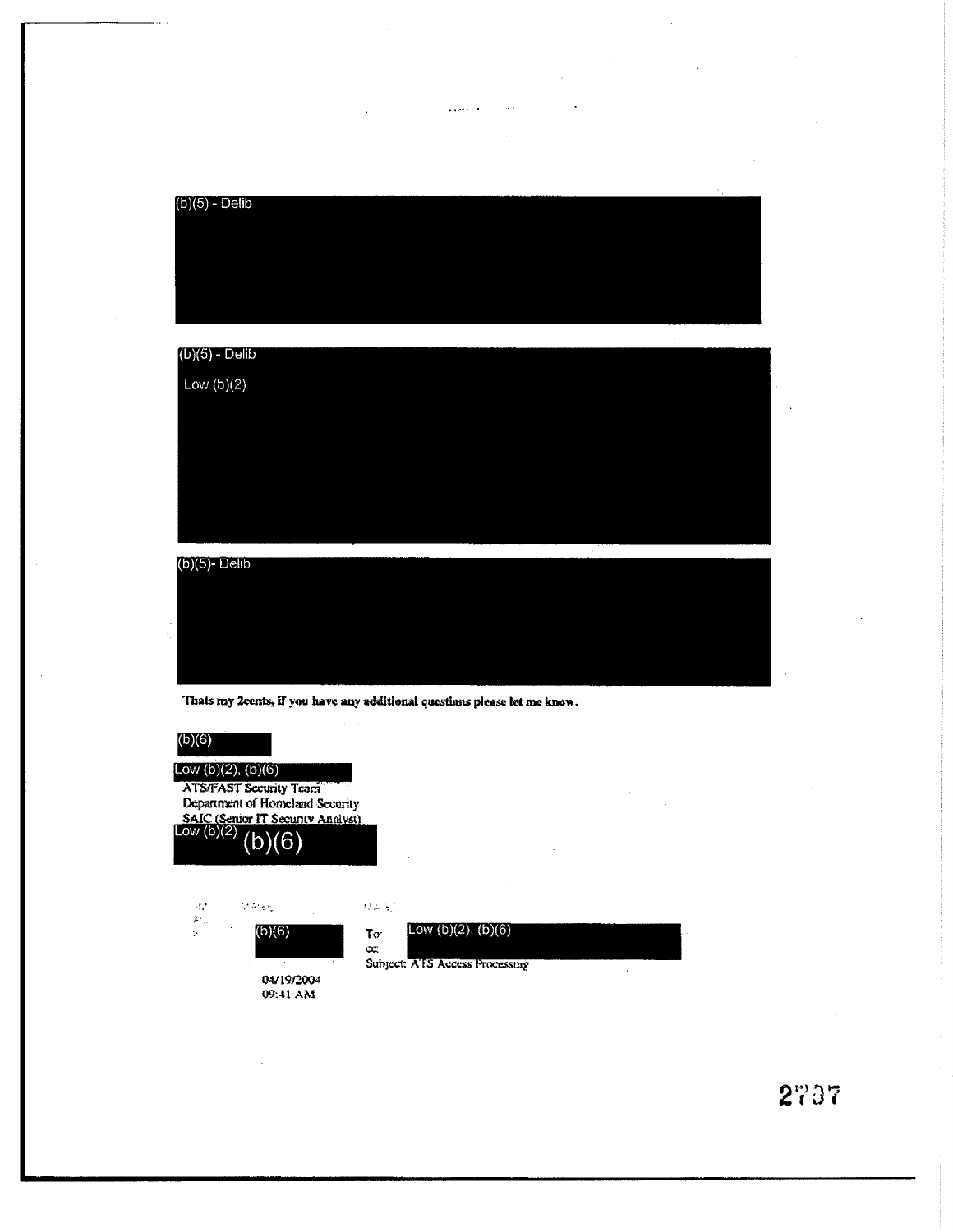# $(b)(6)$

I am not sure  $(6)(6)$  as already passed this on or not. Disregard if this is a duplicate.



Thank you for meeting Monday about streamlining the ATS-Access process.

I think we made good progess on some of the basic issues.

| $(b)(5) - Delib$<br>Low $(b)(2)$ |           |
|----------------------------------|-----------|
|                                  |           |
|                                  | -------   |
| $\sim$                           | . .<br>14 |
|                                  |           |
|                                  |           |
|                                  |           |

Could you pass the following questions to ATS Security?

| (b)(ɔ) - Delib |  |  |
|----------------|--|--|
|                |  |  |
|                |  |  |
|                |  |  |
|                |  |  |
|                |  |  |
|                |  |  |

Answers to these questions will help me draft a new process flow for later review by the different parties

#### Regards.

 $(b)(6)$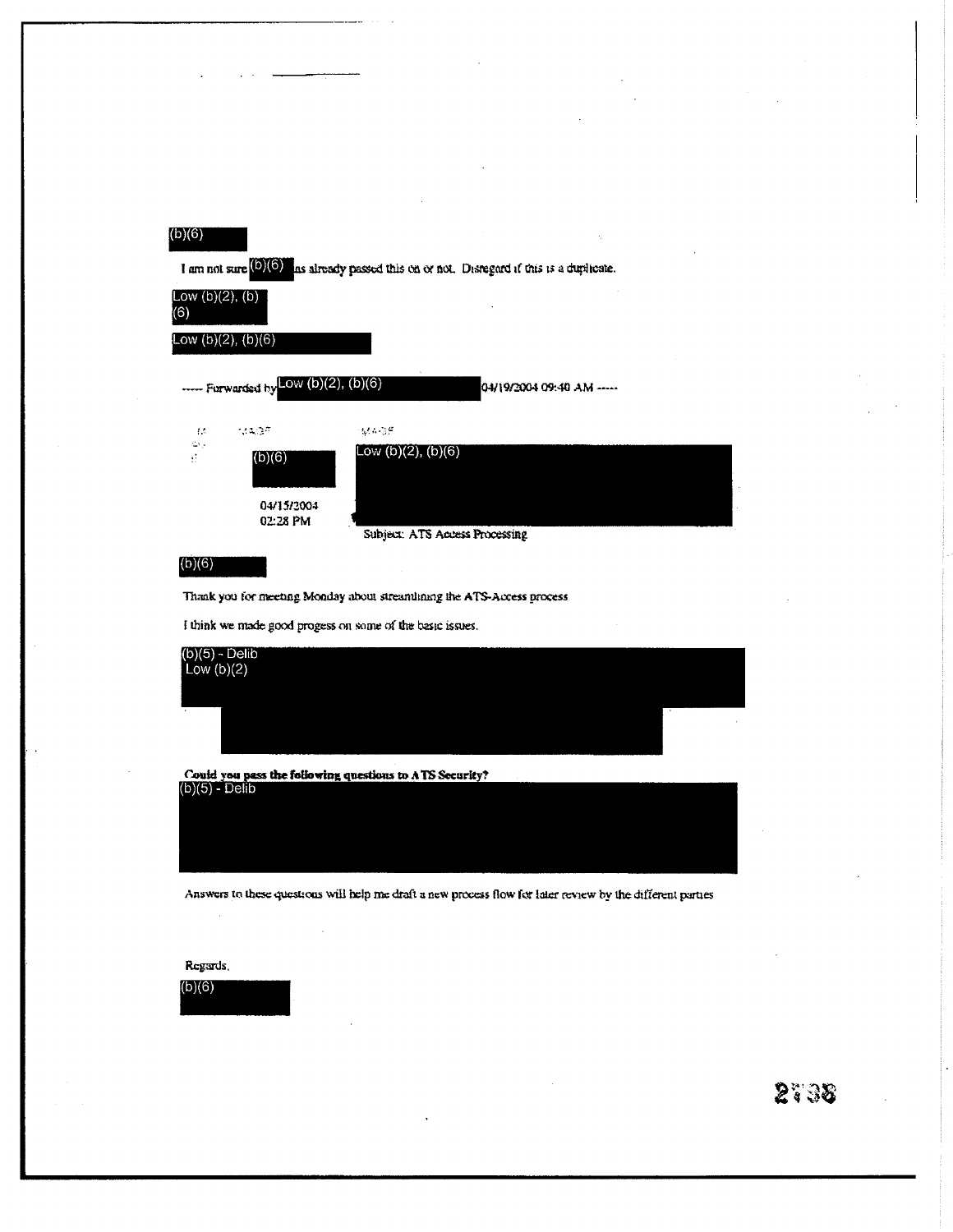**Issue:** Streamlining Automated Targeting System Access Requests

Background: Automated Targeting System (ATS) access requests are reviewed by Headquarters (HQ) program staff. High (b)(2), (b)(7)(E)

HQ Program staff approve access when the prospective user:

- Has a current Background Investigation (BI).
- Has TECS and NCIC certification.

منادين الرازي

- Provides full name, Social Security Number, and Hash Identification.
- Submits a brief justification as to why the access is needed.

# **Current Status:**

The current process has the following inefficiencies:

- Diffuse Field users must send access requests to multiple HQ points of contact (POCs) when access to more than one ATS module is needed.
- Inconsistent HQ ATS POCs change frequently, increasing the handling of messages to reach the current POC.
- Redundant ATS Security receives multiple messages from HQ POCs to approve the same user for multiple modules.

#### Recommendation:

The following adjustments to the process are recommended:



Streamlining ATS Access Requests 5-27-04.doc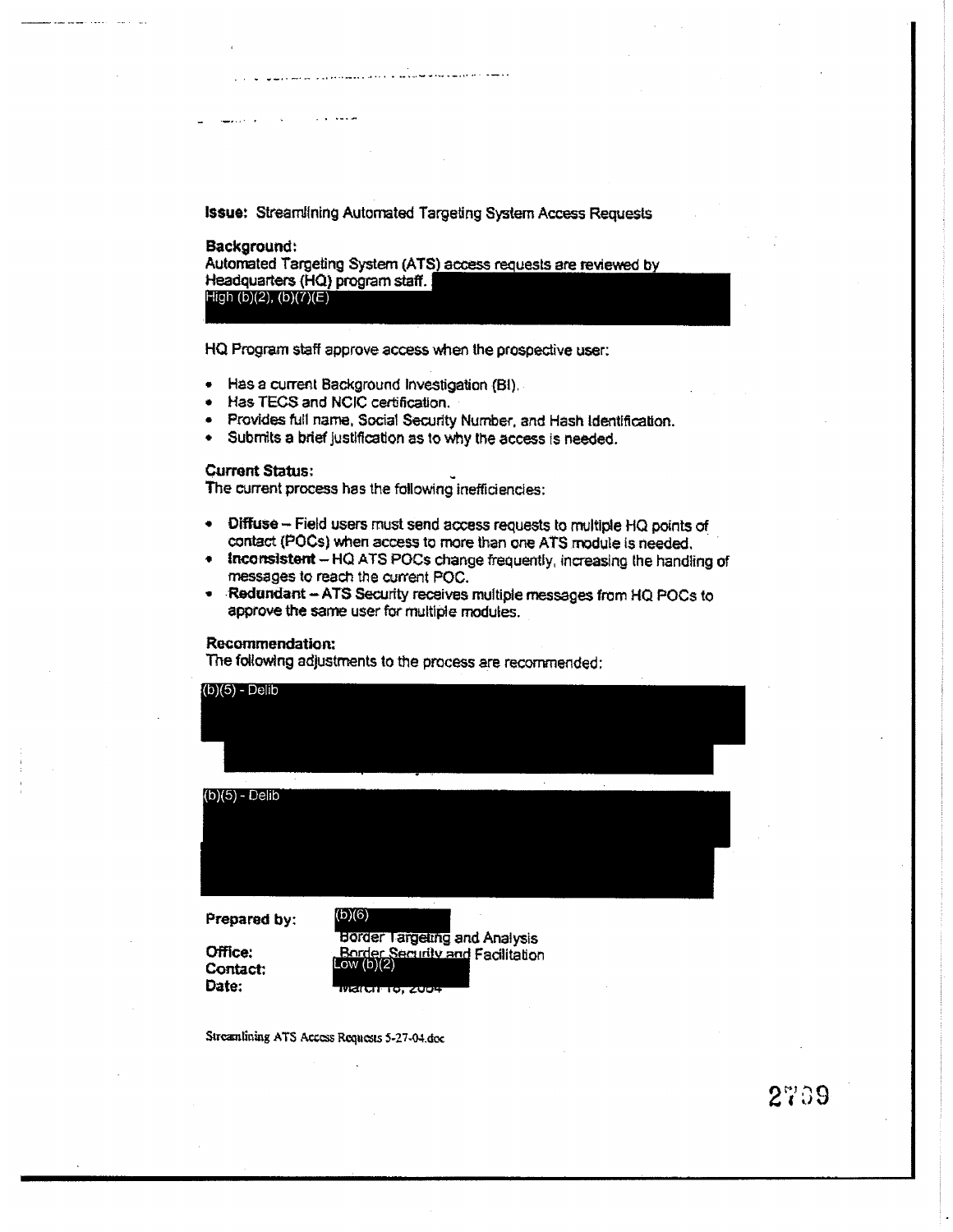

t



Subject: Re: ATS/P & Misc Items



 $(b)(6)$ 

FYI - go with the Sears Craftsman.

We are getting people together for the rules but it looks like the data analysis will be next week and rules the week of June 14 to June 18 (possibly into June 25).



Subject: ATS/P & Misc Items

Hello Gentlemen of HQ/OFO,

2800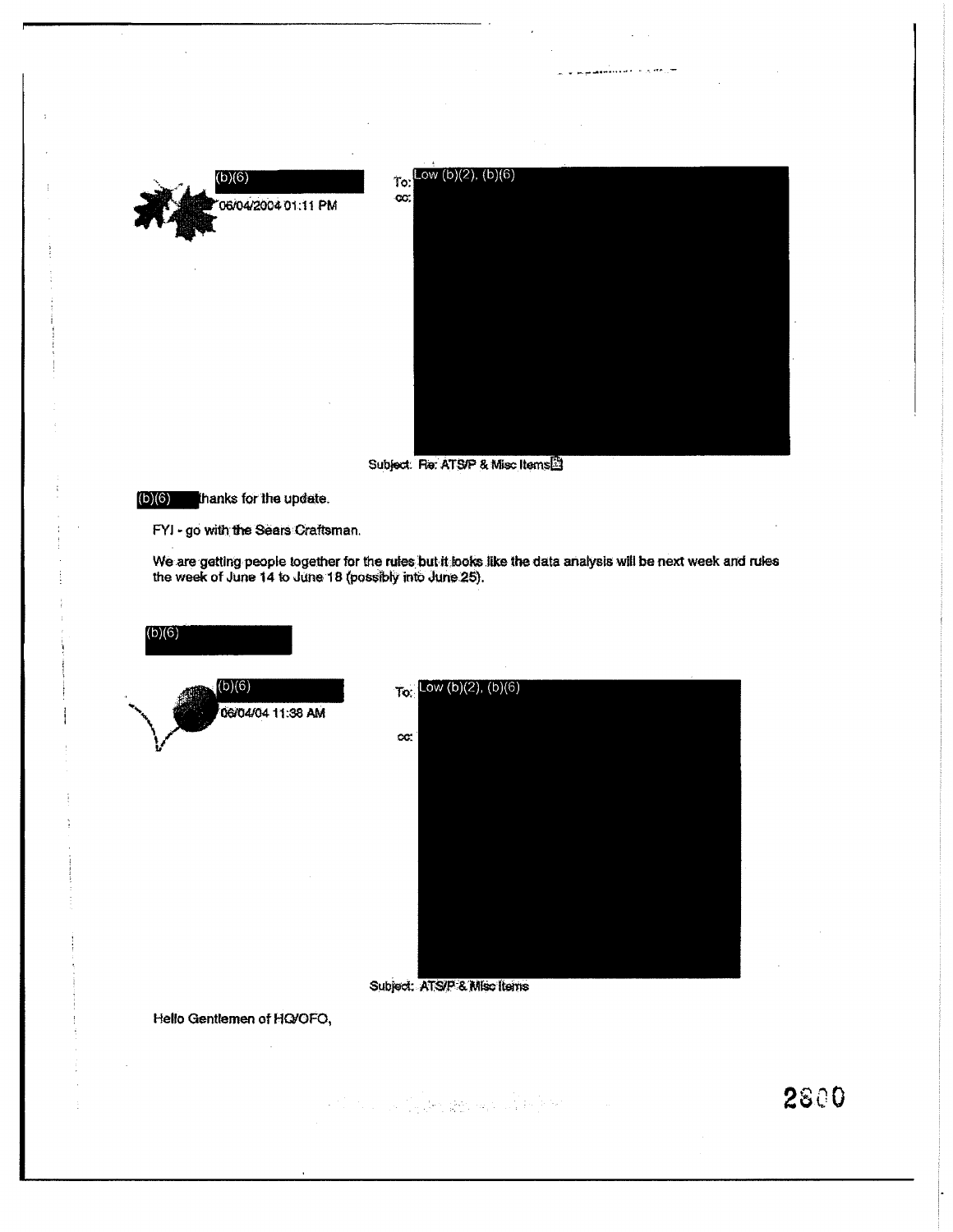Heads up. Four items and a Misc Section.

ومعاصرا الصائب الولوزون وال



li wek ka judjeze guwane i inkulizi . Maa kudata amali ke ya mawaikaanin

#### US EDIFACT Vs UN EDIFACT

Some carriers have begun voluntarily transmitting APIS on some flights using UN EDIFACT. There is a potential high impact to ATS with the use of 3 char country and airline carrier codes and transmitting 2 document types and numbers. Our database design is ready to handle UN EDIFACT, some of our processing needs to change. During this transition period of ?? months/years, we are making changes in our APIS processing to handle this (use of translation tables). This will be coded and implemented soon.

However, (b)(5) Delib, High (b)(2), (b)(7)(E) LE

More stringent  $\text{Eigh (b)(2), (b)(7)(E)}$  equirements for all ATS users<br>(b)(6) asked me to turn on users, force a change every 3 months; for  $P$  users, force a change every 6 months. Our current<br>architecture cannot support this requirement.  $[0)(5)$  Delib, High  $(6)(2)$ ,  $(6)(7)(5)$  LE

#### **New Lawn Mower**

What kind of lawn mower do you all own? Mine old one scrapped and I need to buy a new one. People here have Craftsman, Toro and Honda.

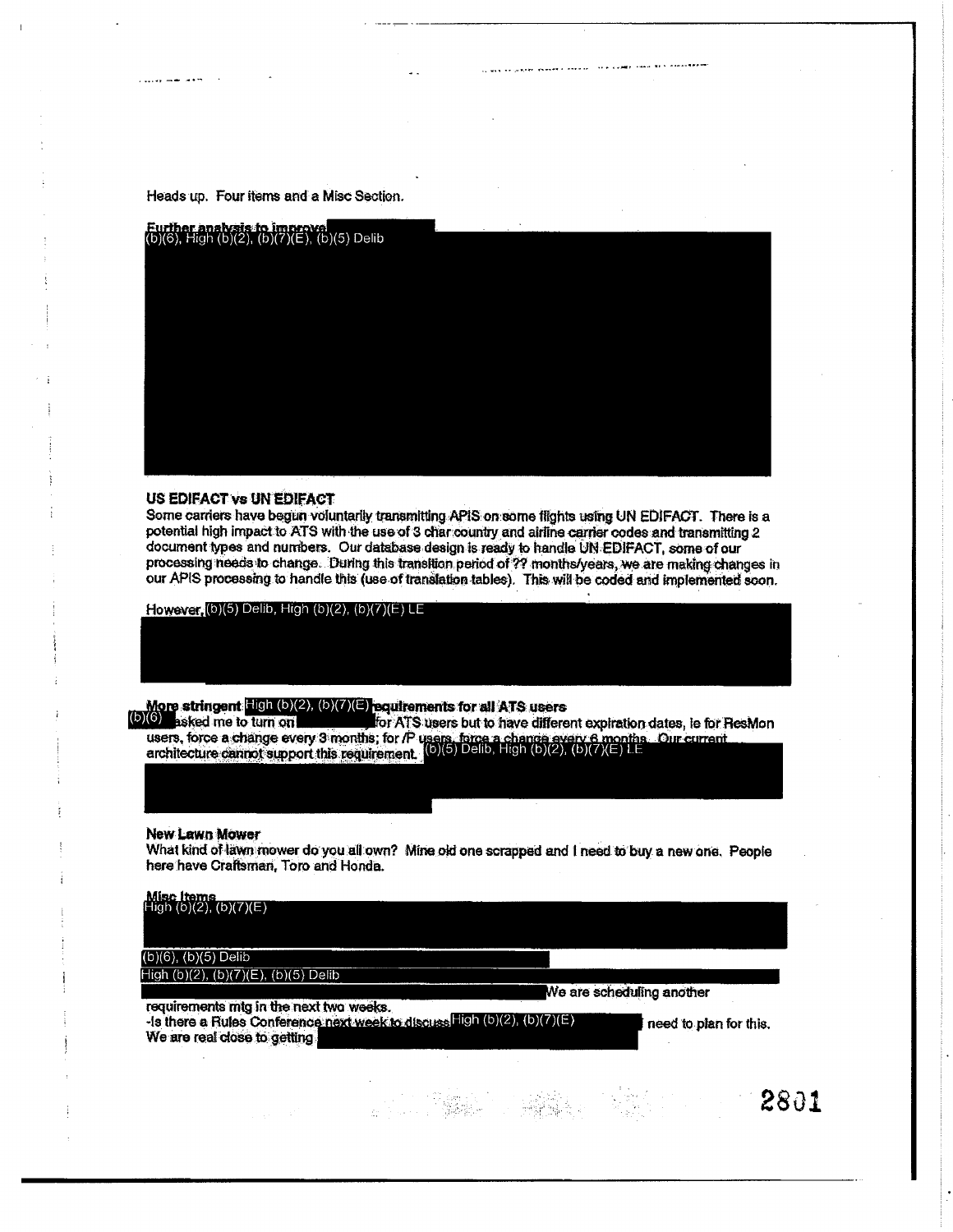-I plan on attending the cocktail party in the Commish's SIT room and the big TSA shin-dig on Tue 8 June 2004. I'm wearing Kevlar boots.

The big US-VISIT contract was awarded to Accenture just recently. It will track entry/exit of all NIVs<br>everywhere. This contract and scope of work is ACE size **(DIO)** is in charge of all business requirements.<br>(b)(6) said

Any questions, please call me, Low (b)(2)

| Thanks. |  |  |  |
|---------|--|--|--|
| (b)(6)  |  |  |  |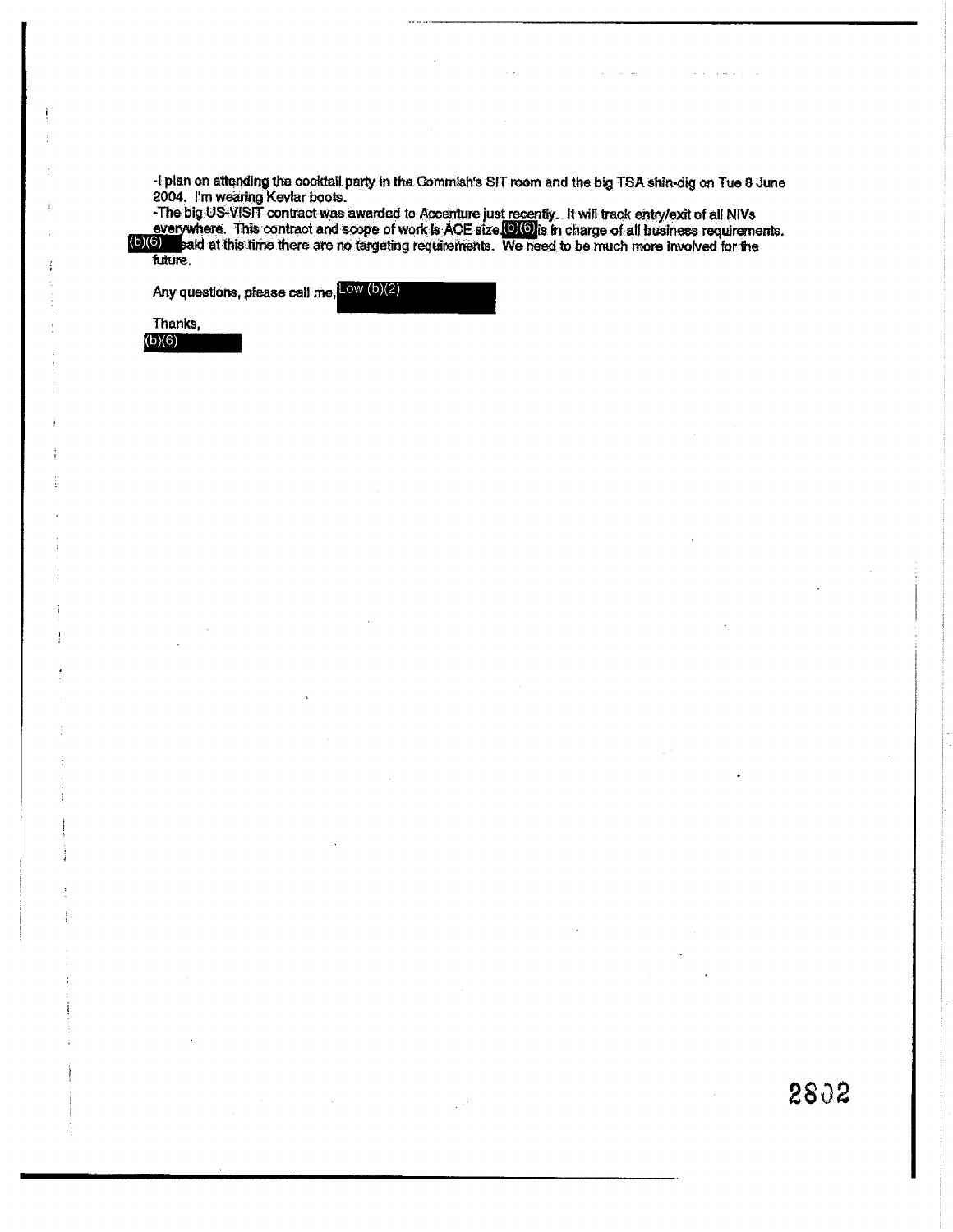

To  $Low (b)(2), (b)(6)$ 

 $\infty$ 

Subject Ability to Add Flights to High (b)(2), (b)(7)(E)

2800

I've had<sup>(b)(6)</sup> amove the ability of general users to  $\frac{f(g h (b))(2)}{g(h)}$ , (b)(7)(E)<br>This will temporarily solve the problem of non-US flights being added to the in (b)(2), (b)(7)(E)<br>real solution will be (0)(5) Delib, Hig

# $(b)(6)$

 $L \in$ 

والمستداد وللأنان

Office of Field Operations<br>Border Security and Facilitation<br>Border Targeting and Analysis<br>Low (b)(2)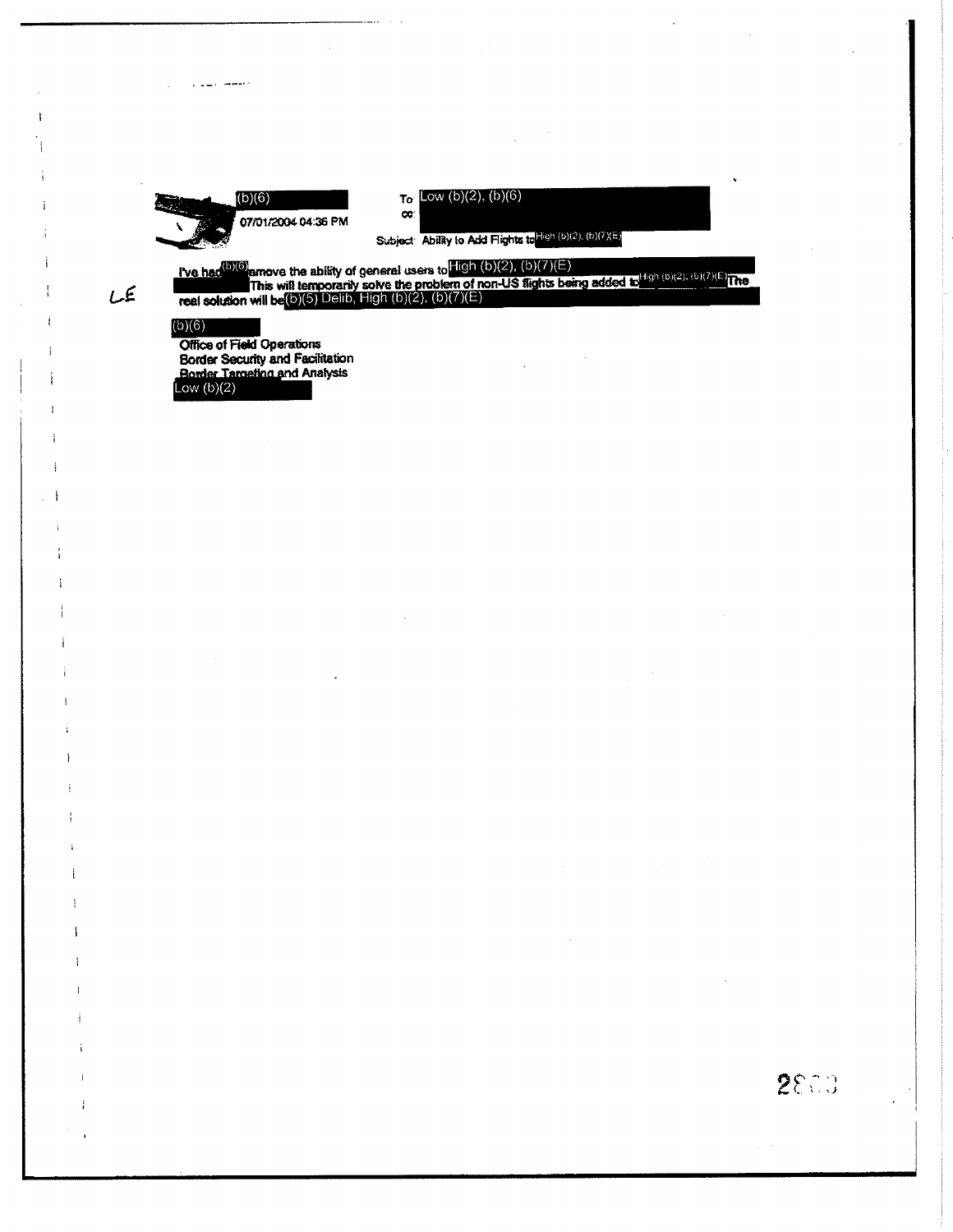# MEMORANDUM FOR: DIRECTOR, ICE OFFICE OF INTELLIGENCE FROM: **Executive Director**

**Border Security and Facilitation** 

**SUBJECT:** 

 $(b)(5) -$  Delib

### We have decided to

immediately reinstate access to those ICE personnel permanently assigned to and working at the National Targeting Center (NTC). These employees will be able to<br>provide the research assistance necessary for other ICE employees 100 (D)(2), (b)(7)(E)  $LE$ We would request that the ICE employees

Access to Resmon for ICE Analysts

assigned to the NTC act as the main point of contact for Resmon research requested by other ICE employees. This would not limit nor eliminate any contact or relationships between ICE Field Intelligence Units and the local Passenger Analytical Units, but it would allow for a centralized contact for all necessary Resmon research.

High (b)(2), (b)(7)(E) LE, (b)(5) Delib

All ICE employees that will be reinstated or granted initial access will be required to attend a one-hour training session on the proper use and procedures for the disclosure of PNR Information prior to the reinstatement of their Resmon access. Additionally, CBP will provide training on ATS-P and Resmon, as needed. All ICE employees with access to Resmon will be required to follow the same rules as CBP employees for use and disclosure of any PNR information. The use of PNR information must follow along the guidelines listed in the Undertaking that have been negotiated with the European Commission. Access to PNR information will also be limited to only those flights arriving and departing the United

 $LE$ 

Low  $(b)(2)$ 

2804

 $LE$